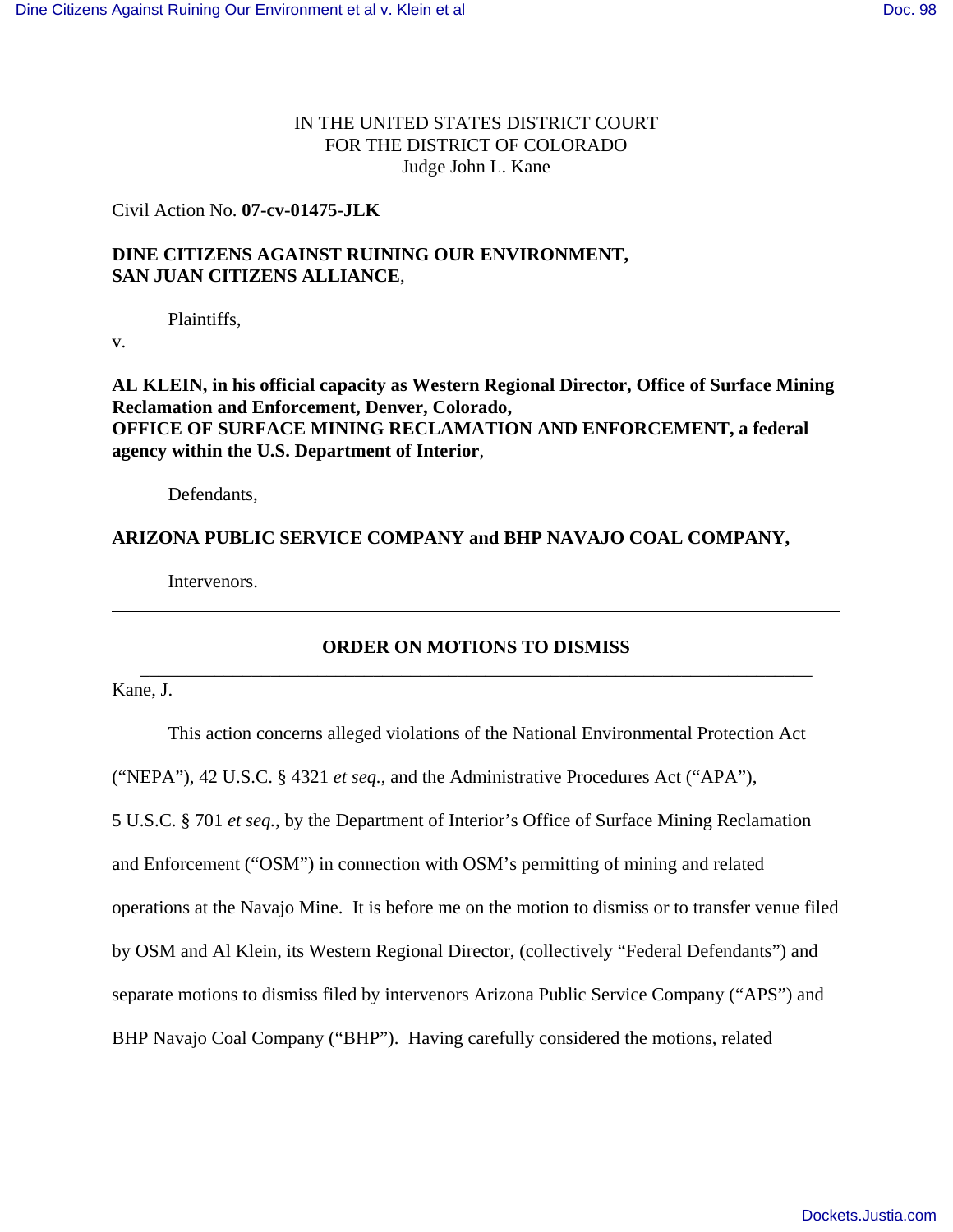briefing, and all applicable legal authorities, and being fully advised in the premises, I deny the motions in part and grant them in part.

#### **Background**

Intervenor BHP operates the Navajo Mine, a large open pit coal mine operation, on reserved tribal lands in northwestern New Mexico pursuant to a long-standing lease with the Navajo Nation ("Tribe"). OSM has permitting and other authority over BHP's mine operations pursuant to the Surface Mining Control and Reclamation Act ("SMCRA"), 30 U.S.C. § 1201 *et seq.* Intervenor APS operates the Four Corners Power Plant, which is supplied with coal from the Navajo Mine.

 In September 2004, OSM's Western Regional office in Denver approved BHP's application to renew its existing permit to conduct mining and related operations at the Navajo Mine. OSM did not conduct a NEPA analysis of the environmental impacts of its 2004 permit renewal decision based on its determination, reported in its September 2004 Permit Renewal Decision Document, that the permit renewal was categorically exempt from NEPA review. Operations permitted by OSM through the 2004 renewal include the permanent disposal of fly ash, scrubber sludge, bottom ash and other solid waste, referred to as "Coal Combustion Waste" or "CCW," from APS's Four Corners Power Plant in mined out coal pits in the permit area. The area subject to the 2004 mine permit renewal is approximately 13,430 acres. The permit renewal approves BHP's Navajo Mine operations through September 2009.

In December 2004, BHP submitted an additional permit application to OSM in which it requested a revision to its Navajo Mine permit to allow it to expand mining operations into a

2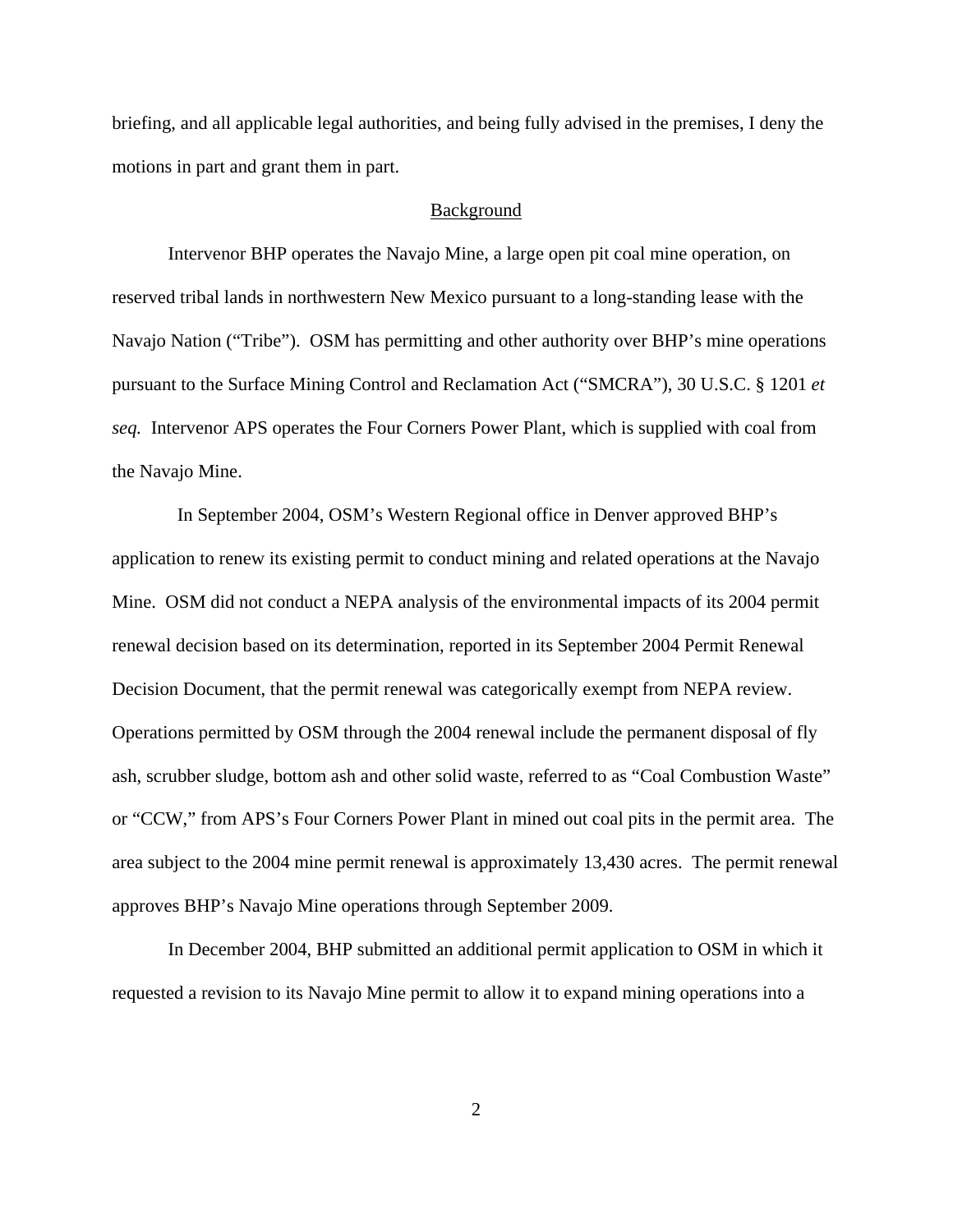3,800 acre area known as "Area IV North." The application included a request to relocate a public road, the Burnham Road, to facilitate mining activities in this area.

OSM's Western Regional office in Denver approved BHP's permit revision application on October 7, 2005. OSM's Decision Document included a Finding of No Significant Impact ("FONSI"), in which the agency reported its conclusion that the proposed expansion of the mine into Area IV North would not have an impact on the quality of the human environment and thus that an Environmental Impact Statement ("EIS") was not required under NEPA. This FONSI determination was based on a 14-page Environmental Assessment ("EA") that was also included in the Decision Document.

OSM imposed two conditions of relevance in its 2005 decision approving the requested permit revision. One was that BHP complete a thorough ethnographic study of Area IV North and develop, approve and implement mitigation/data recovery plans for the area, before causing any disturbance there. Plaintiffs allege this study and mitigation plan (collectively "Ethnographic Studies") have been completed. The second 2005 permit condition required BHP to follow OSM's regulatory procedures for relocating a public road before any disturbance of the existing Burnham Road.

In addition, Plaintiffs allege OSM has required that a Cumulative Hydrologic Impacts Analysis ("CHIA") be performed with respect to Area IV North or the Navajo Mine as a whole. This study would reportedly evaluate the cumulative impacts of continued mining in these areas on affected surface and ground waters.

On July 13, 2007, Plaintiffs Diné Citizens Against Ruining Our Environment and San Juan Citizen Alliance filed this action. Plaintiffs initially asserted five claims alleging the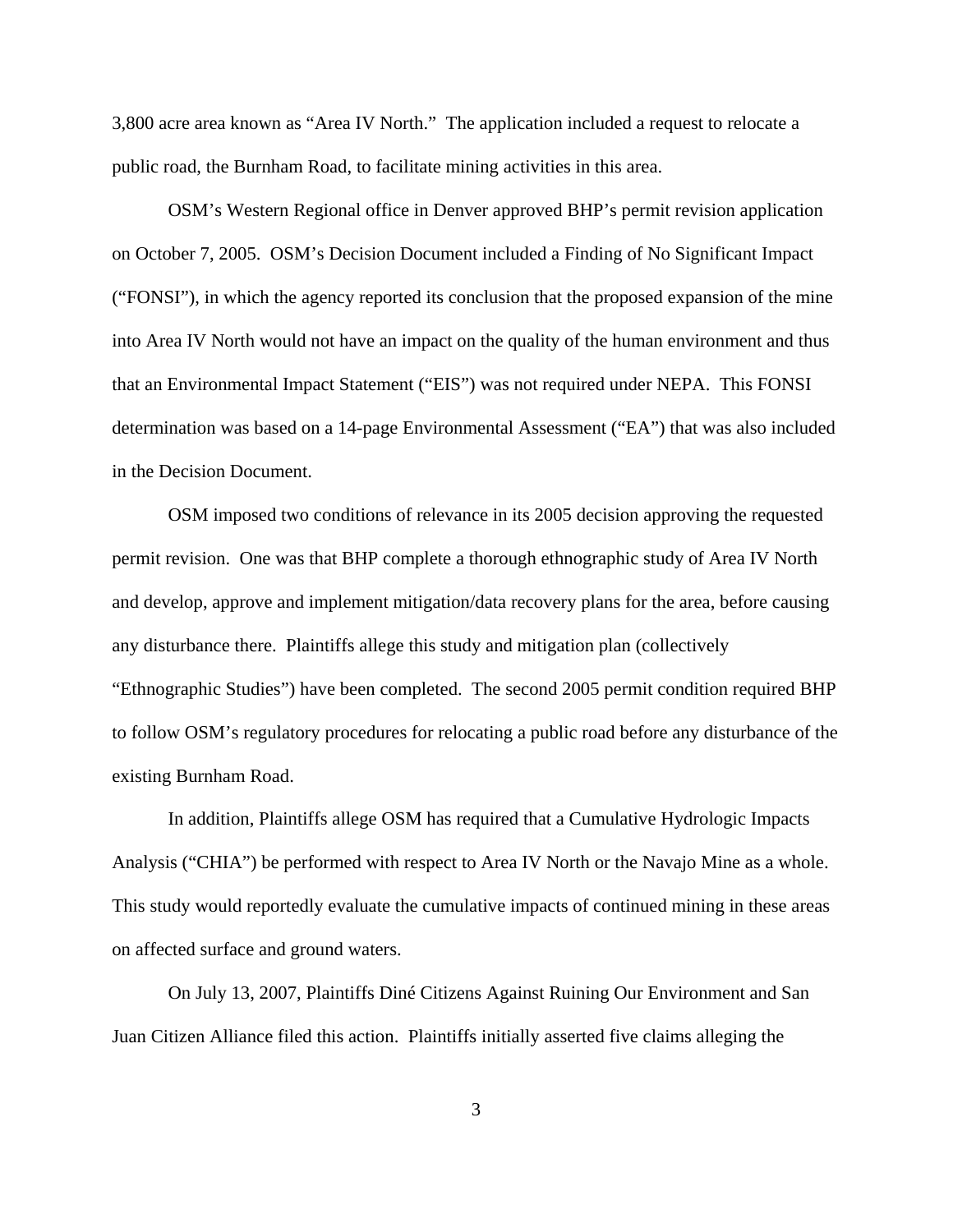Federal Defendants violated NEPA and the APA by issuing the 2004 mine permit renewal and 2005 mine permit revision without complying with certain NEPA environmental review requirements or satisfying NEPA's public notice and participation requirements. In their First Amended Complaint, Plaintiffs added two new claims alleging the Federal Defendants violated both Acts by failing to supplement or otherwise include in their mine-related NEPA analyses the Area IV North Ethnographic Studies, the Burnham Road relocation proposal and the CHIA.

As relief for their claims, Plaintiffs seek declaratory judgment that the Federal Defendants violated NEPA and the APA in issuing the 2005 permit revision and 2004 permit renewal, in failing to supplement the NEPA analyses relating to these decisions, and by engaging in a continuing pattern and practice of violating NEPA's public notice requirements in taking federal action regarding the Navajo Mine. Plaintiffs also seek to enjoin implementation of the 2005 permit revision regarding mining in Area IV North until such time as OSM has complied with NEPA. With respect to the 2004 permit renewal, Plaintiffs seek to enjoin any action that authorizes disposal of CCW in the mine permit area, the relocation of Navajo Nation tribal members or blasting operations near tribal member residences until compliance with NEPA is achieved. Plaintiffs do not seek to enjoin operation of the Navajo Mine.

Plaintiffs further request an order requiring the Federal Defendants to provide specified public notice and involvement under NEPA for permitting actions regarding the Navajo Mine, including advance public notice of proposed agency actions and publication of such notices in tribal and non-tribal periodicals in both English and the Navajo language. Finally, Plaintiffs request that I order Defendants to develop an EIS for the Navajo Mine in its entirety, including the Area IV North expansion.

4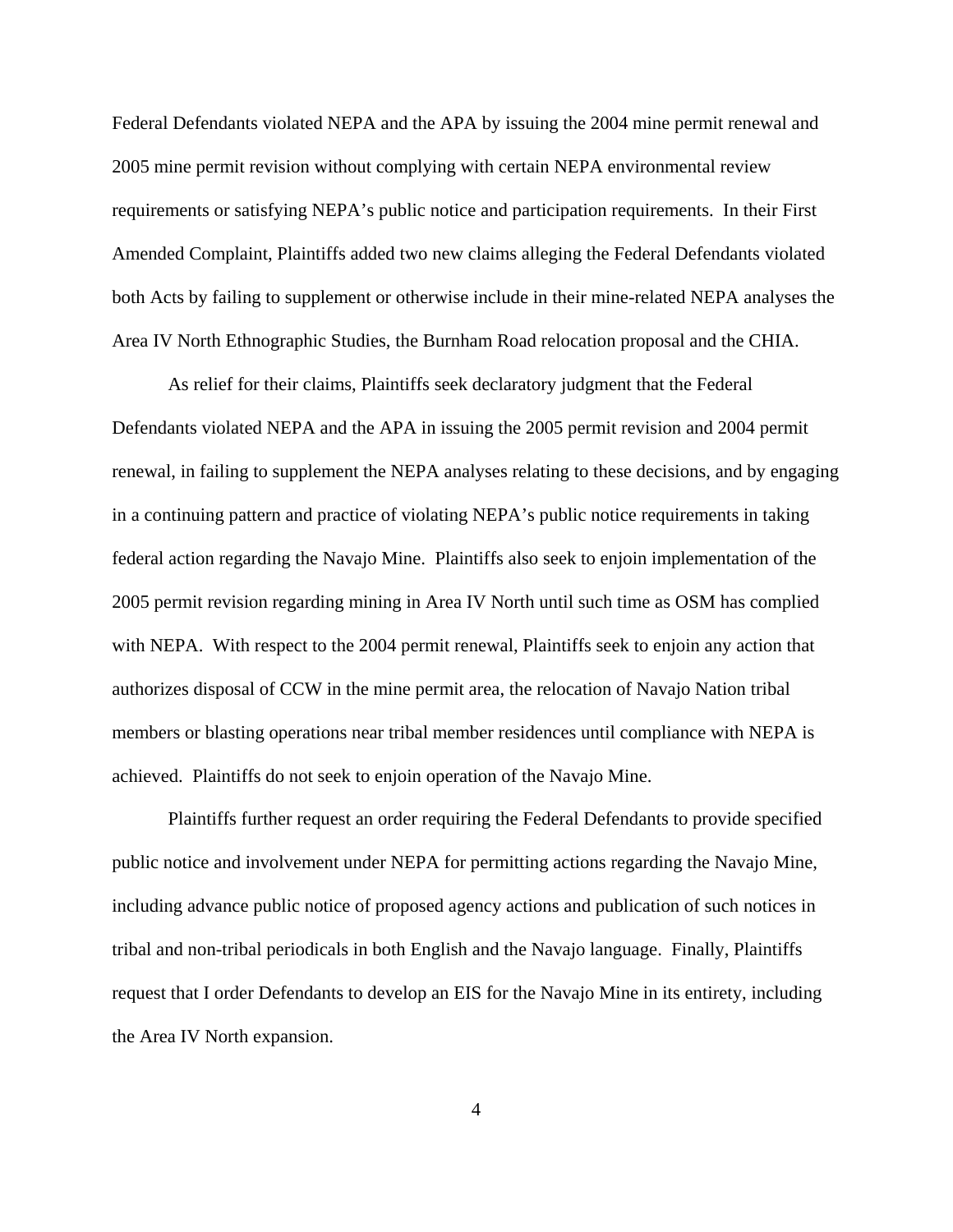In separate motions, the Federal Defendants and Intervenors argue all or some of Plaintiffs' claims must be dismissed because: the court lacks subject matter jurisdiction to decide them; the claims regarding OSM's 2004 and 2005 permitting decisions are barred by Plaintiffs' failure to exhaust administrative remedies, the doctrine of laches and/or the applicable the statute of limitations; Plaintiffs' claims seeking supplementation of OSM's NEPA analyses are premature; the Navajo Nation, allegedly an indispensable party to this action, cannot be joined; and venue in this court is improper. Each asserted ground for dismissal is examined below.

### Discussion

# I. Jurisdictional Challenge

The Federal Defendants and Intervenors initially challenge this court's subject matter jurisdiction to decide Plaintiffs' claims that OSM violated NEPA and the APA in connection with its 2004 and 2005 permitting decisions.

One foundation of this jurisdictional challenge is that Plaintiffs were required to assert their NEPA claims under SMCRA, rather than the APA. Because NEPA does not provide a private cause of action, however, Plaintiffs claims are properly asserted pursuant to the APA. See Colorado Farm Bureau Fed'n v. United States Forest Serv., 220 F.3d 1171, 1173 (10<sup>th</sup> Cir. 2000). Defendants/Intervenors' argument that the APA has no application here because SMCRA provides an avenue for judicial review of OSM's permitting decisions conflicts with the plain language of the APA, which provides that both "*agency action made reviewable by statute* and final agency action for which there is no other adequate remedy in court" are subject to judicial review under the APA. 5 U.S.C. § 704 (emphasis added); *see Ohio River Valley Envtl. Coalition, Inc. v. Kempthorne, 473 F.3d 94, 100-101 (4<sup>th</sup> Cir. 2006); see also Sierra Club v.*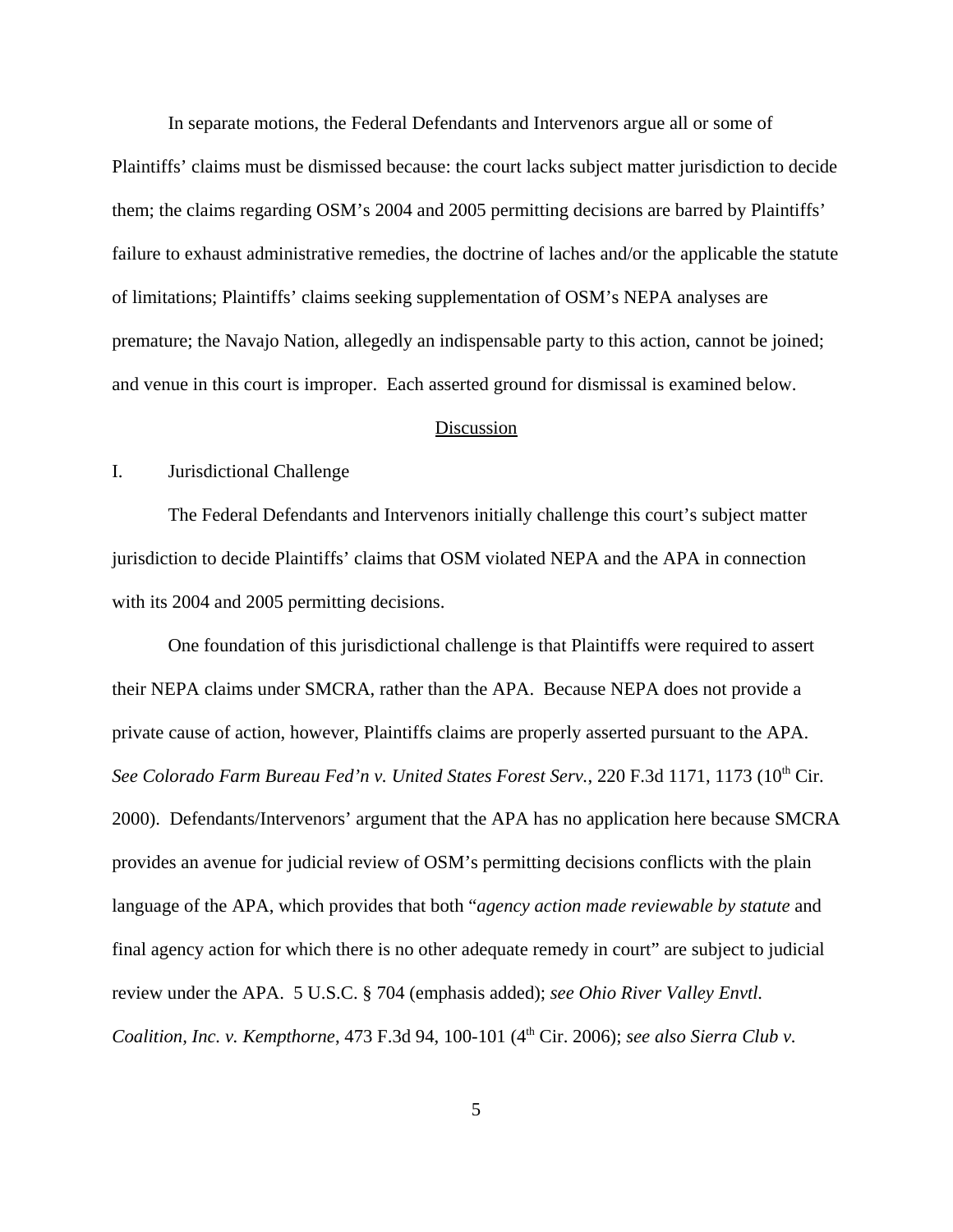*Slater*, 120 F.3d 623, 631 ( $6<sup>th</sup>$  Cir. 1997) (noting many courts recognize NEPA challenges are properly asserted under APA). In addition, neither Defendants nor Intervernors identify any provision in SMCRA that expressly supercedes or preempts review of OSM's NEPA compliance under the APA. That judicial review of OSM's permitting decisions is available under SMCRA does not, therefore, bar review under the APA of OSM's NEPA compliance in rendering these decisions. *Ohio River Valley*, 473 F.3d at 100-101 (rejecting proposition that availability of review under SMCRA bars APA review); *see also Save Our Cumberland Mts. v. Norton*, 297 F. Supp. 2d 1042, 1047 n.2 (E.D. Tenn. 2003) (distinguishing between SMCRA and its remedies and suit seeking recovery under NEPA).

The Federal Defendants assert that even if Plaintiffs properly asserted their NEPA claims under the APA, subject matter jurisdiction is still lacking because the Supreme Court has held the APA does not provide an independent grant of jurisdiction to review agency action. *See Califano v. Sanders*, 430 U.S. 99, 107 (1977). This is quite true, but in the same decision in which the Supreme Court decided this question, it also held that federal question jurisdiction under 28 U.S.C. § 1331 extends to APA claims unless Congress has specifically precluded judicial review of the particular agency action that is the subject of the APA claim.<sup>1</sup> See id. at 105; *Chrysler Corp. v. Brown*, 441 U.S. 281, 317 n.47 (1979) ("Jurisdiction to review agency action under the APA is found in 28 U.S.C. § 1331"); *Greater Yellowstone Coalition v. Tidwell*, 572 F.3d 1115, 1120 (10<sup>th</sup> Cir. 2009); *Wilder v. Prokop*, 846 F.2d 613, 618 (10<sup>th</sup> Cir. 1988); *Robbins v. Reagan*, 780 F.2d 37, 42 (D.C. Cir. 1985). Accordingly, unless Congress has

<sup>1</sup> 28 U.S.C. § 1331 provides district courts with original jurisdiction of "all civil actions arising under the Constitution, laws, or treaties of the United States."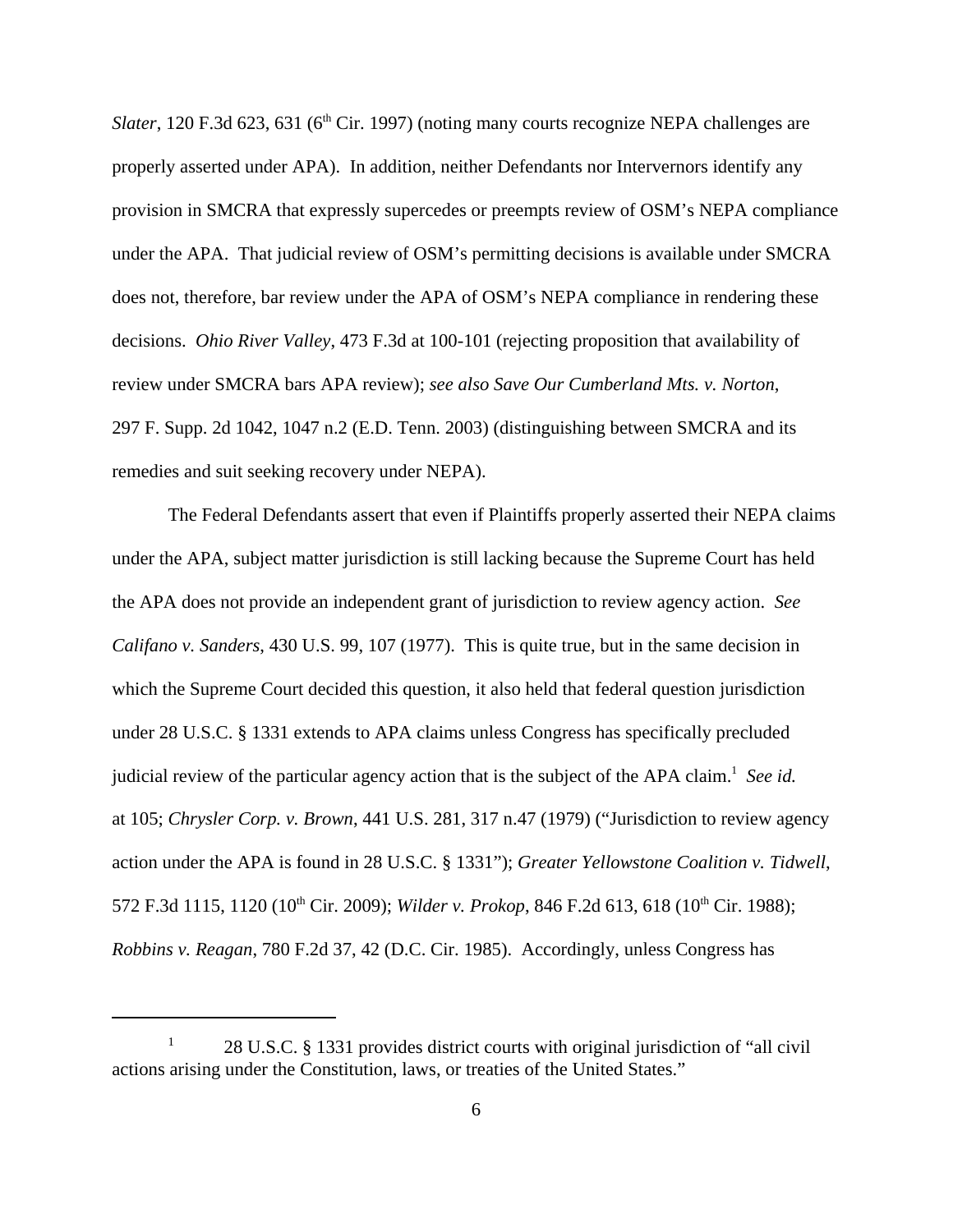expressly precluded judicial review of the OSM decisions at issue here, federal question jurisdiction exists for the federal courts to decide Plaintiffs' claims that the OSM violated NEPA in the course of reaching these decisions.

The Federal Defendants and Intervenors have not identified any statute in which Congress expressly precludes judicial review of OSM permitting decisions. Instead, they contend subject matter jurisdiction does not exist because Congress demonstrated its intent to preclude judicial review of OSM decisions by persons or entities that did not participate in and exhaust administrative remedies before bringing suit. The statutory bases for this argument are section 1264(c) of SMCRA, which provides that any person "may request" a hearing on an OSM permitting decision, and section 1264(f), which provides, as relevant here: "Any applicant or any person with an interest which is or may be adversely affected who has participated in the administrative proceedings as an objector, and who is aggrieved by the decision of the regulatory authority, . . . shall have the right to appeal in accordance with section 1276 of this title [governing judicial review under SMCRA]." 30 U.S.C. § 1264(c), (f); *see* 30 U.S.C. § 1276. Because it is undisputed that Plaintiffs did not participate in the procedures available under SMCRA to appeal OSM's 2004 and 2005 permitting decisions, these parties argue the federal courts lack subject matter jurisdiction to consider Plaintiffs' APA and NEPA-based challenges to these decisions.

Even if the relevant SMCRA provisions make administrative exhaustion a precondition to judicial review, this requirement is not jurisdictional.<sup>2</sup> Absent "sweeping and direct statutory

<sup>2</sup> The Supreme Court has noted that courts and litigants often "confuse[] or conflate[]" two distinct concepts: federal court subject matter jurisdiction over a controversy and the essential ingredients of a federal claim for relief, *i.e.*, "the substantive adequacy" of the claim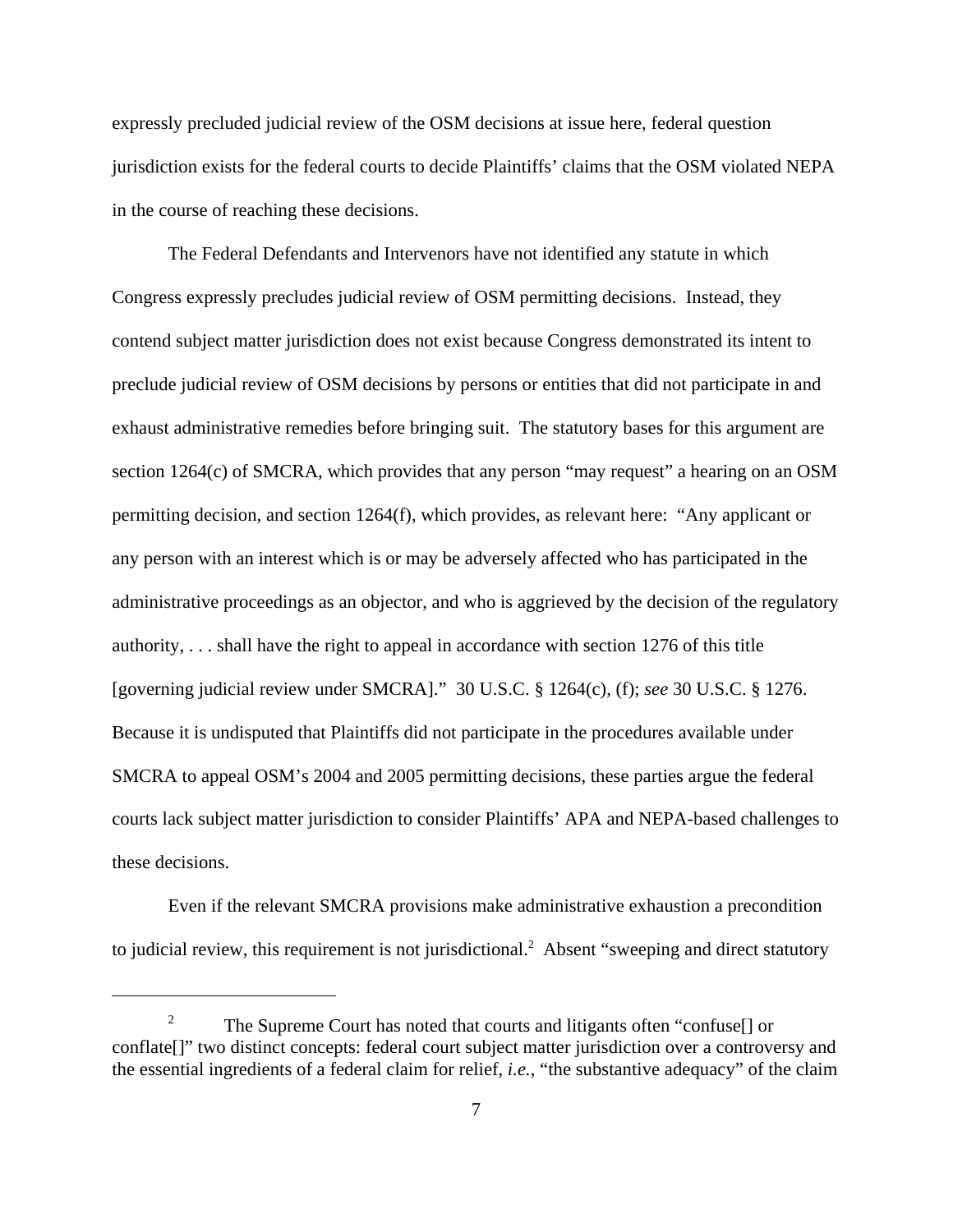language indicating that there is no federal jurisdiction prior to exhaustion," I must assume that a statutory exhaustion requirement is nonjurisdictional. *Munsell v. Dep't of Agriculture*,

509 F.3d 572, 579-80 (D.C. Cir. 2007) (internal quotation omitted); *see Forest Guardians v. United States Forest Serv.*, \_\_ F.3d \_\_, 2009 WL 2915022 (10<sup>th</sup> Cir. 2009) (to determine whether statutory exhaustion requirement is jurisdictional "we look for sweeping and direct statutory language that goes beyond a requirement that only exhausted actions be brought" internal quotation omitted); *see also Weinberger v. Salfi*, 422 U.S. 749, 757 (1975) (finding statutory exhaustion requirement jurisdictional because statutory language was "sweeping and direct and [] states that no action shall be brought under § 1331, not merely that only those actions shall be brought in which administrative remedies have been exhausted."). The statutory provisions relied upon by the Federal Defendants and Intervenors to support a SMCRA-derived exhaustion requirement contain no such language. *Cf. Woodford v. Ngo*, 548 U.S. 81, 1010 (2006) (finding statutory exhaustion provision far more direct than the SMCRA provisions at issue here to be nonjurisdictional); *Dawson Farms, LLC v. Farm Serv. Agency*, 504 F.3d 592, 603-06 (5<sup>th</sup> Cir. 2007) (same).<sup>3</sup> Accordingly, the Federal Defendants/Intervenors' exhaustion arguments are an

under the relevant statute. *Arbaugh v. Y & H Corp.*, 546 U.S. 500, 503 (2006); *see Munsell v. Dep't of Agriculture*, 509 F.3d 572, 580 (D.C. Cir. 2007); 2 J. Moore *et al*., Moore's Fed. Practice § 12.30[1], at 12-36.1 (3d ed. 2005). Not every statutorily-prescribed ingredient or requirement for a federal claim is jurisdictional. *Arbaugh*, 546 U.S. at 511; *Munsell*, 509 F.3d at 580. "If the Legislature clearly states that a threshold limitation on a statute's scope shall count as jurisdictional, then courts and litigants will be duly instructed and will not be left to wrestle with the issue. . . . But when Congress does not rank a statutory limitation on coverage as jurisdictional, courts should treat the restriction as nonjurisdictional in character." *Arbaugh*, 546 U.S. at 515-16.

<sup>3</sup> Contrary to APS' suggestion, *Coal Corporation Operating Co. v. Hodel*,  $876$  F.2d  $860$  (10<sup>th</sup> Cir. 1989), has no bearing on this determination as it addressed a separate issue, whether SMCRA's time limit for seeking judicial review of a SMCRA-authorized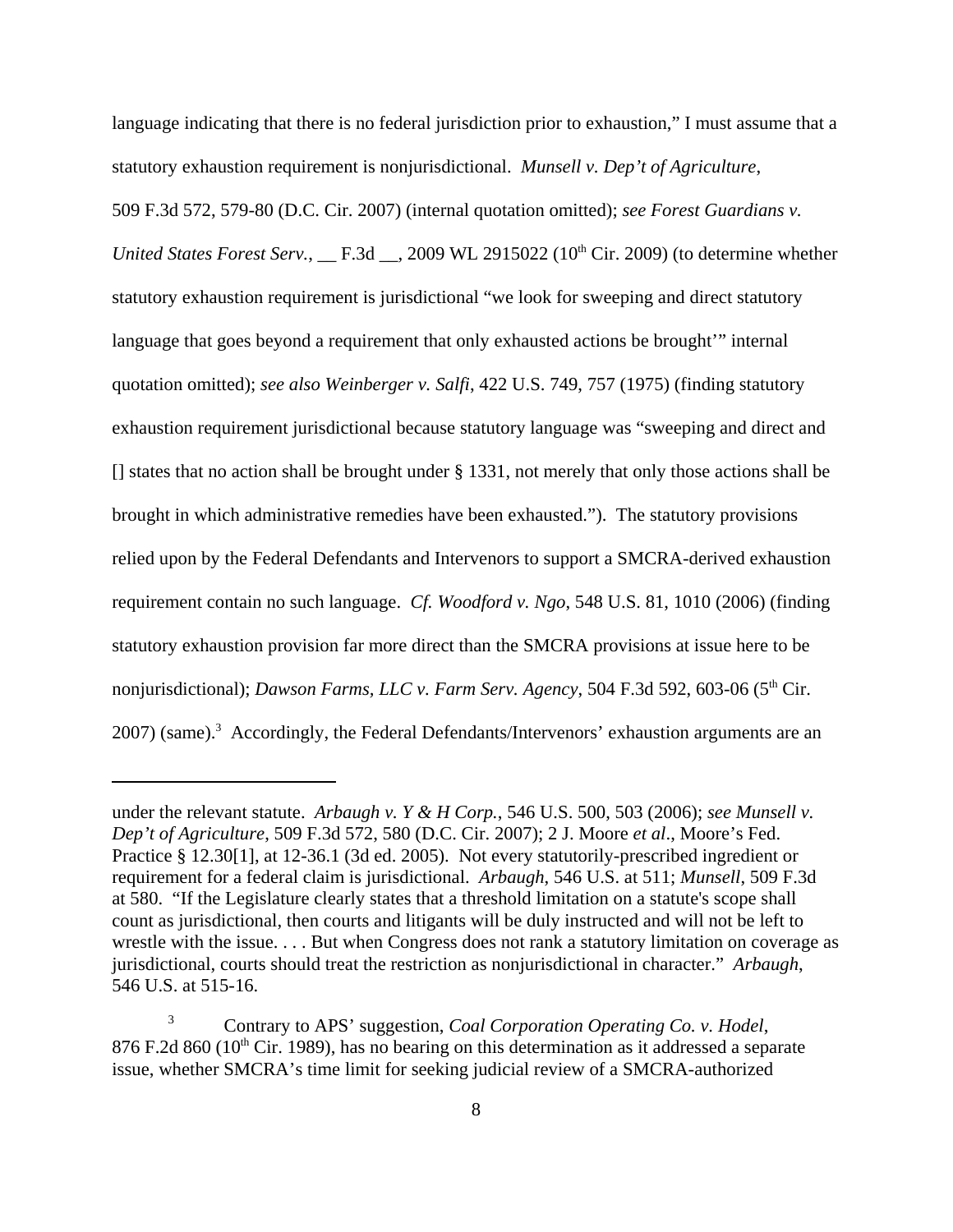affirmative defense to Plaintiffs' claims, *see Jones v. Bock*, 549 U.S. 199, 212 (2007) ("usual practice under Federal Rules is to regard exhaustion as an affirmative defense"); *Forest Guardians*, \_\_\_ F.3d at \_\_\_, 2009 WL 2915022 at \*4 (same), and its motion seeking dismissal based on these requirements is a motion to dismiss for failure to state a claim pursuant to Rule 12(b)(6). *See Jones*, 549 U.S. at 215; *Pollinger v. United States*, 539 F. Supp. 2d 242, 258 (D.D.C. 2008).

In light of this determination and the existence of federal question jurisdiction over this APA action as described above, the Defendant/Intervenors' motions to dismiss for lack of subject matter jurisdiction are denied.

II. Exhaustion Requirements for Plaintiffs' First through Fifth Claims

Consideration of the Federal Defendants' and Intervenors' exhaustion defense begins not with SMCRA but with the exhaustion of administrative remedies doctrine and its relationship to claims brought under the APA. The exhaustion doctrine is a judicially created, prudential doctrine that requires a person or entity seeking to challenge an agency decision to present its complaints initially to the agency and to exhaust all administrative remedies available to it before seeking judicial review. *See McKart v. United States*, 395 U.S. 185, 193 (1969). Failure to meet these requirements can preclude or limit judicial review of the agency decision. *See id.* The doctrine's primary purpose is to allow government agencies to develop the necessary factual background and to apply their expertise to the issues of concern so that when the administrative proceeding does come before a court, the court "will have before it the mature, considered, and

rule-making or decision regarding a state or federal SMCRA program, is jurisdictional. *Id.* (commenting on SMCRA  $\S$  1276(a)(1)).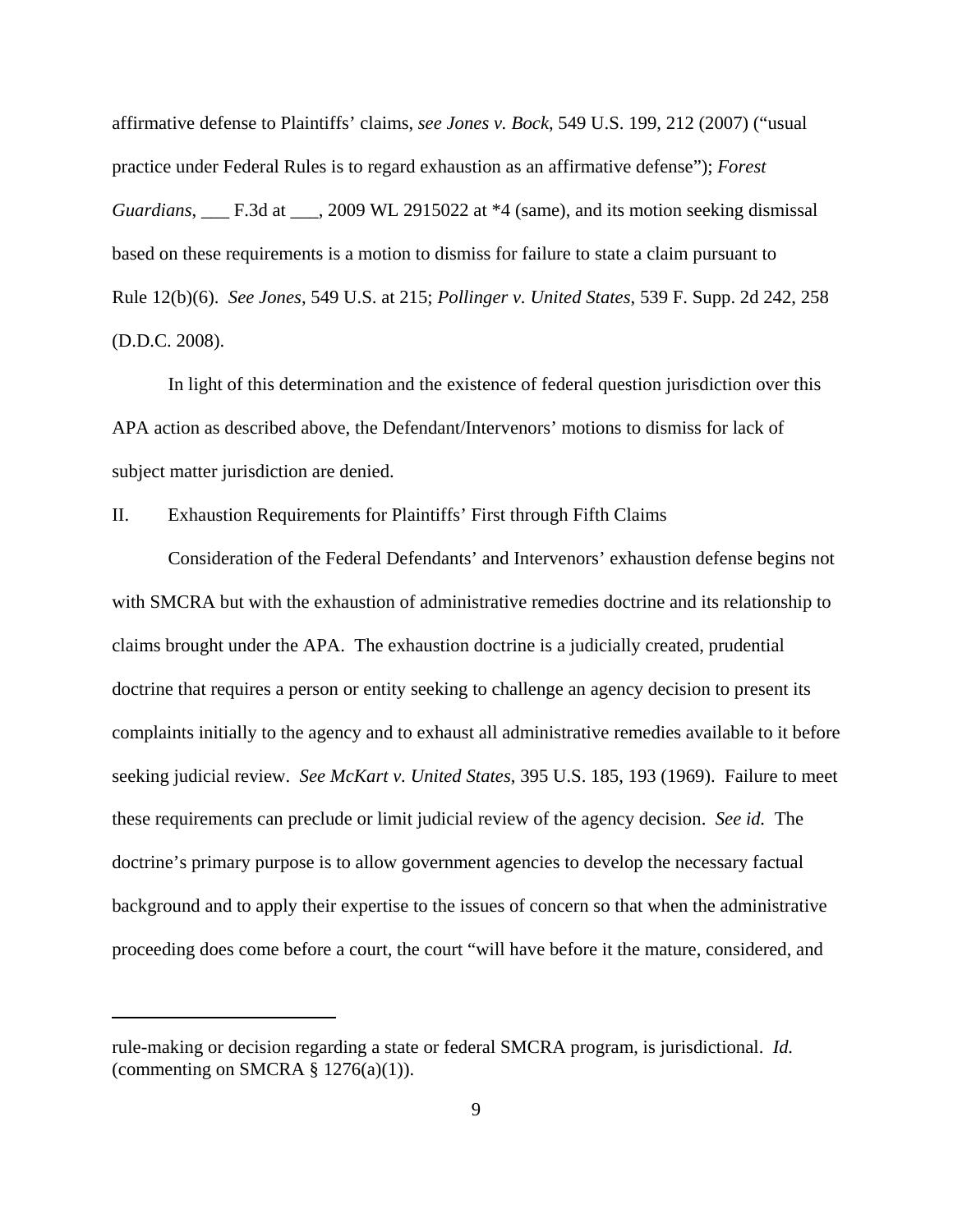final articulation of the basis of the agency's action." *Glisson v. Unites States Forest Serv.*, 55 F.3d 1325, 1327 (7th Cir. 1995); *McKart*, 395 U.S. at 194-95; *United Tribe of Shawnee Indians v. United States*, 253 F.3d 543, 550 (10<sup>th</sup> Cir. 2001). Requiring completion of the administrative process before suit also serves judicial efficiency, as the complaining party may prevail in that process and thus avoid the need for court intervention. *McKart*, 395 U.S. at 195; *Shawnee*, 253 F.3d at 550. The exhaustion doctrine is subject to numerous exceptions, and its application in a specific case requires consideration of the purposes of the doctrine and the particular administrative scheme involved. *McKart*, 395 U.S. at 193; *Glisson*, 55 F.3d at 1327; *see Shawnee*, 253 F.3d at 549-51.

Congress had codified the judicially developed doctrine and how it applies in actions brought pursuant to some statutes governing judicial review of government decision-making. In *Darby v. Cisneros*, 509 U.S. 137 (1993), the Supreme Court confirmed that the APA is one such statute. *See id.* at 153. The issue presented to the court in *Darby* was whether section 10(c) of the APA, 5 U.S.C. § 704, by providing the conditions under which an agency action becomes final for purposes of judicial review under the statute, limits the authority of courts to impose additional exhaustion requirements as a prerequisite to judicial review.<sup>4</sup> Darby, 509 U.S. at 145.

5 U.S.C. § 704.

 $4$  Section 10(c), titled "Actions reviewable," provides as relevant here:

Agency action made reviewable by statute and final agency action for which there is no other adequate remedy in a court are subject to judicial review. . . . Except as otherwise expressly required by statute, agency action otherwise final is final for the purposes of this section whether or not there has been presented or determined an application for a declaratory order, for any form of reconsideration, or, unless the agency otherwise requires by rule and provides that the action meanwhile is inoperative, for an appeal to superior agency authority.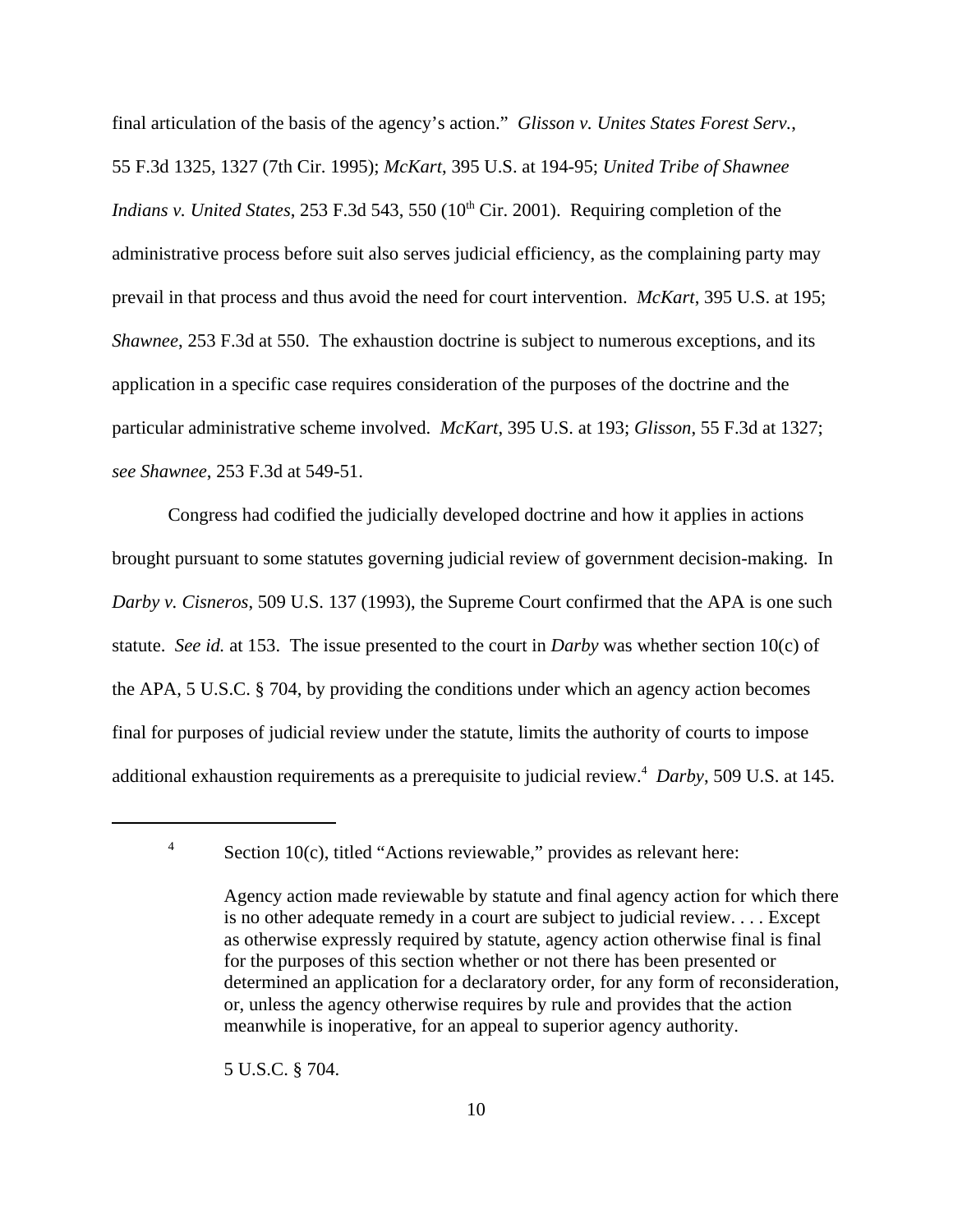The Court held Congress intended section  $10(c)$  to have just this effect, so that "where the APA applies, an appeal to 'superior agency authority' is a prerequisite to judicial review *only* [1] when expressly required by statute or [2] when an agency rule requires appeal before review and the administrative action is made inoperative pending that review." *Id.* at 154 (emphasis in original). Otherwise, the Court stated in *Darby*, "[c]ourts are not free to impose an exhaustion requirement as a rule of judicial administration where the agency action has already become 'final' under § 10(c)." *Id.* at 154; *see Hanson v. Wyatt*, 552 F.3d 1148, 1156 (10<sup>th</sup> Cir. 2008) (recognizing "an agency decision can sometimes be final for purposes of the APA despite the failure to exhaust administrative remedies").

There is no dispute in this case that OSM's 2004 and 2005 permitting decisions and related NEPA determinations are final agency actions under APA § 10(c). Accordingly, under *Darby*, I must consider both of the potentially relevant statutes here, SMCRA and NEPA, and their implementing regulations to determine if either meet *Darby*'s standard for applying administrative exhaustion requirements to Plaintiffs' APA claims. As it is clear that NEPA and its implementing regulations do not do so,<sup>5</sup> I return to consideration of SMCRA  $\S$  1264 and relevant regulations under the *Darby* standard.

Statutory exhaustion provisions generally state "that a judicial remedy may not be sought or obtained unless, until, or before certain other remedies are exhausted." *See Woodford v. Ngo*, 548 U.S. 81, 102 (2006). Both SMCRA § 1264 and OSM's regulations regarding administrative and judicial review of OSM decisions state only that any person with an interest that is or may be

<sup>5</sup> *See Sierra Club v. Bosworth*, 352 F. Supp. 2d 909, 926 (D. Minn. 2005); *Sierra Nevada Forest Protection Campaign v. United States Forest Serv.*, No. Civ. S042023MCEGGH, 2005 WL 1366507, \* 11 (May 26, 2005 E.D. Cal. 2005).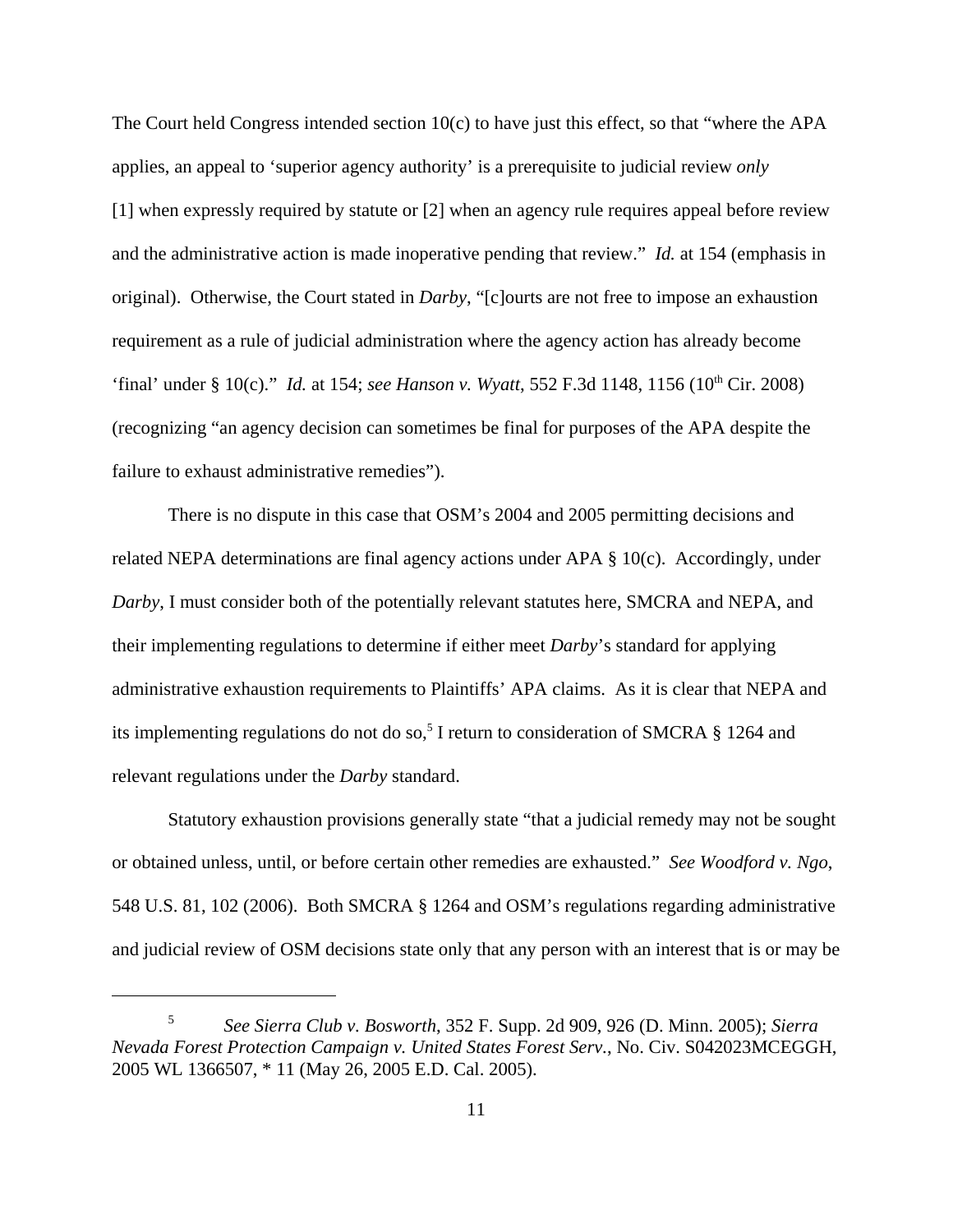adversely affected by the decision "may" request an administrative hearing, 30 U.S.C. § 1264(c); 30 C.F.R. § 775.11(a), and, that any person "who has participated in the administrative proceedings as an objector" "shall have the right to appeal," 30 U.S.C. § 1264(f), or "may appeal" the decision to the appropriate court, 30 C.F.R. § 775.13; *see* 30 C.F.R. § 774.15(f) ("Any person having an interest which is or may be adversely affected by the decision of the regulatory authority [regarding permit renewals] shall have the right to administrative and judicial review set forth in Part 775 of this chapter."). Although I recognize there is room for disagreement on the issue, I find this statutory and regulatory language falls well short of expressly requiring an administrative appeal as a prerequisite to judicial review as required by APA § 10(c) and *Darby*. *See Arch Mineral Corp. v. Babbitt*, 894 F. Supp. 974, 985 (S.D.W.Va. 1995) (holding neither SMCRA nor implementing regulations providing a person "may" appeal or "may" file a request for administrative review expressly require exhaustion of administration remedies under *Darby* standard); *Wilderness Workshop v. United States Bureau of Land Mgmt.*, Civ. No. 08-cv-00462-REB, 2008 WL 1897997, \*2 (D. Colo. Apr. 28, 2008) ("may appeal" language in agency regulation does not impose requirement that administrative remedies be exhausted under *Darby*); *San Juan Citizens' Alliance v. Babbitt*, 228 F. Supp. 1224, 1232-33 (D. Colo. 2002) (same); *Darby*, 509 U.S. at 142, 144 (citing with approval appellate court's conclusion that the defendant agency's administrative review regulations, which provided that a party "may" request administrative review, did not expressly mandate exhaustion of administrative remedies prior to filing suit).<sup>6</sup> Accordingly, applying *Darby* and its standards for

<sup>&</sup>lt;sup>6</sup> For an example of the type of language courts have found expressly mandates exhaustion of administrative remedies as required to impose this requirement on APA claims, see 7 USC § 6912(e), which provides: "Notwithstanding any other provision of law, a person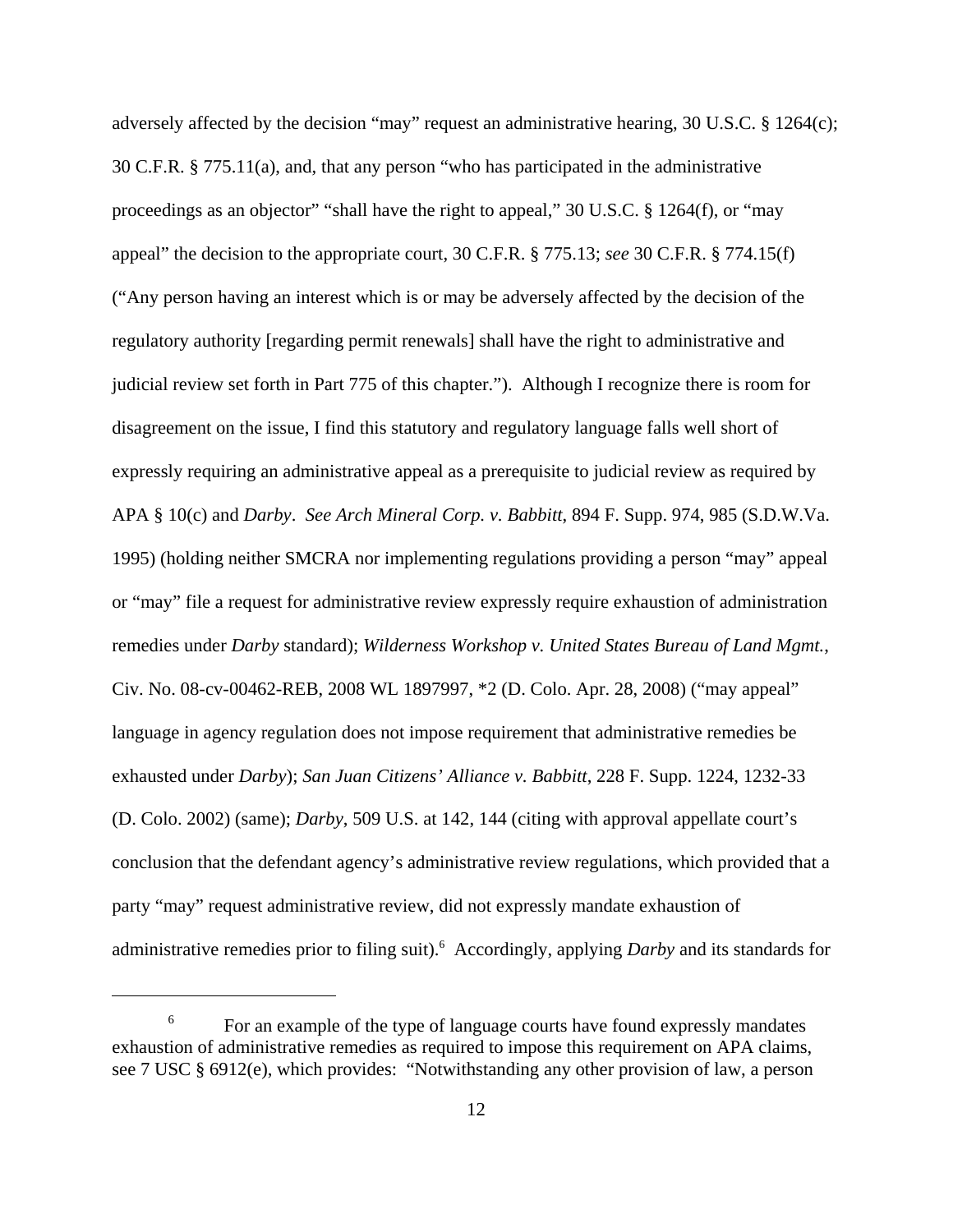determining when statutory or regulatory exhaustion requirements are a prerequisite to judicial review in an APA case, Plaintiffs' failure to administratively appeal the OSM decisions at issue here does not preclude them from maintaining this action.<sup>7</sup>

Plaintiffs assert this is the end of the analysis regarding exhaustion of administrative remedies and this action. The Federal Defendants and Intervenors, however, point to another line of authority, headed by the Supreme Court's more recent decision in *Department of Transportation v. Public Citizen*, 541 U.S. 752 (2004), as support for the proposition that dismissal is required as a result of Plaintiffs' failure to participate in OSM's administrative process.

shall exhaust all administrative appeal procedures established by the Secretary or required by law before the person may bring an action in a court of competent jurisdiction against--(1) the Secretary [of Agriculture]; (2) the Department [of Agriculture]; or (3) an agency, office, officer, or employee of the Department." *See Colorado Off-Highway Vehicle Coalition v. United States*, 505 F. Supp. 2d 808, 816 (D. Colo. 2007).

<sup>7</sup> The Federal Defendants argue two cases, *Southern Ohio Coal Co. v. Office of Surface Mining*, 20 F.3d 1418 (6<sup>th</sup> Cir. 1994), and *Mullins Coal Co. v. Clark*, 759 F.2d 1142 (4th Cir. 1985), establish that SMCRA requires exhaustion of administrative remedies as a prerequisite to judicial review of all OSM decisions. Both cases, however, address judicial review of OSM enforcement and cessation of operation orders that are subject to an entirely separate and elaborate administrative review and appeal process, set out in 30 U.S.C. § 1275, that was carefully crafted by Congress to apply to these particular OSM orders. *See S. Ohio*, 20 F.3d at 1422-23; *Mullins*, 759 F.2d at 1145-46. These administrative review requirements do not apply to OSM permitting decisions. In addition, both *Southern Ohio* and *Mullins* arose solely under SMCRA, and thus did not involve consideration of APA § 10(c) or *Darby*'s standard for determining whether exhaustion requirements may be imposed on claims properly asserted under the APA. The Federal Defendants' contention that SMCRA expressly mandates exhaustion of administrative remedies for all claims challenging OSM decisions is also belied by other authority. *See, e.g.*, *Coteau Properties Co. v. Dep't of Interior*, 53 F.3d 1466, 1471-72 (8th Cir. 1995) (rejecting administrative exhaustion challenge to APA claim concerning OSM decision because SMCRA did not specifically mandate exhaustion of available administrative remedies); *Arch Mineral Corp. v. Babbitt*, 894 F. Supp. at 985 (same); *Bragg v. Robertson*, No. Civ. A. 2:98-0636, 1998 WL 1781736, \*5 (S.D.W. Va. Oct. 9, 1998) (SMCRA citizen suits not subject to exhaustion requirements).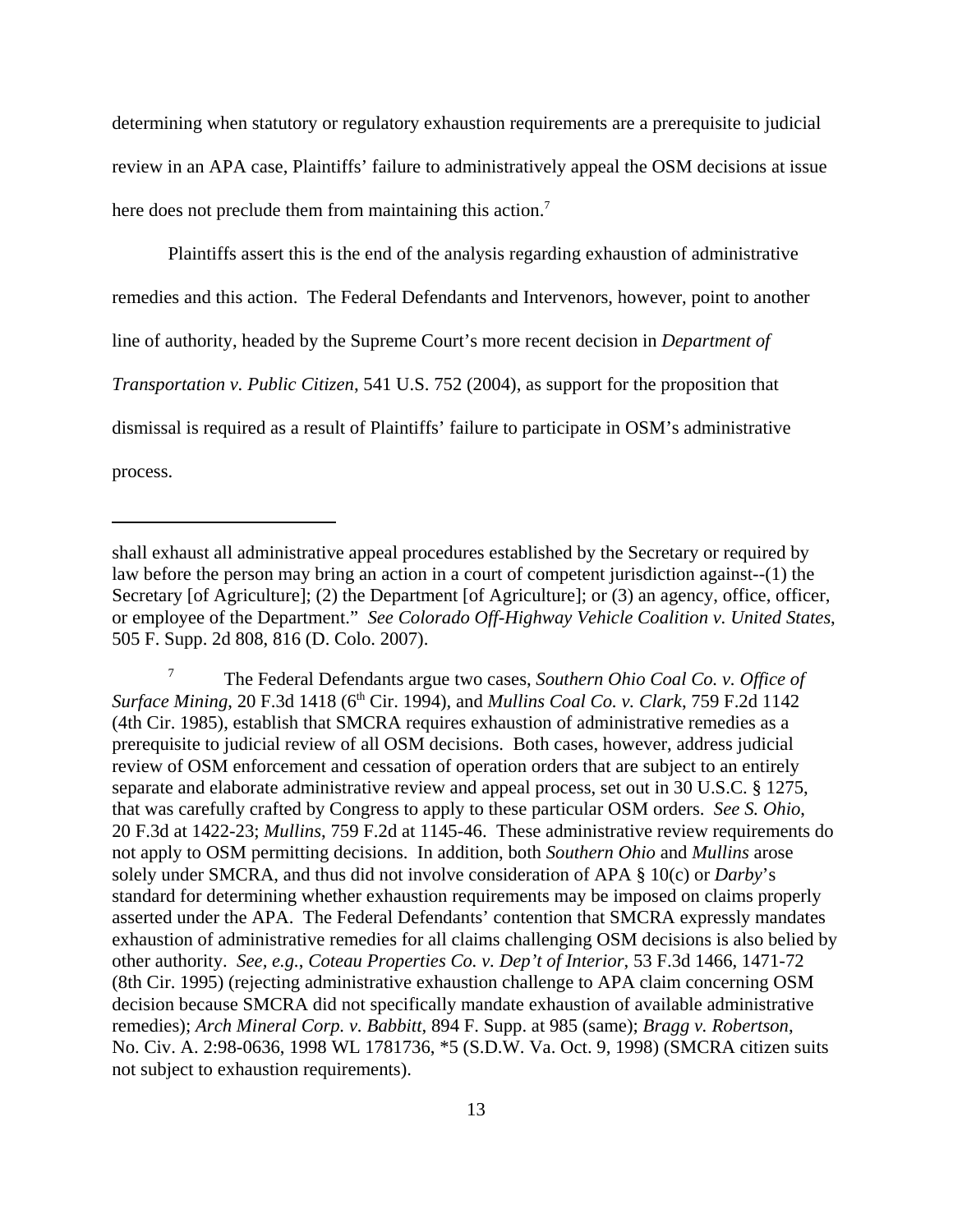In *DOT*, the Supreme Court considered whether NEPA and the federal Clean Air Act required the relevant federal agency to evaluate the environmental effects of cross-border operations of Mexican-domiciled motor carriers in promulgating regulations that would allow such operations. 541 U.S. at 756. The Court ultimately held the federal agency was not required to conduct this review because it lacked discretion to prevent these cross-border operations. *Id.* Before reaching this decision, the Court considered whether certain of the respondents' challenges to the federal agency's NEPA compliance were properly before it. *Id.* at 764. The Court held they were not because the respondents had forfeited the right to raise these particular objections in court by not presenting them to the federal agency before bringing suit. *Id.* The rationale for this conclusion was the traditional prudential justification for judicially imposed exhaustion requirements: "Persons challenging an agency's compliance with NEPA must structure their participation so that it alerts the agency to the parties' position and contentions, in order to allow the agency to give the issue meaningful consideration." *Id.* (internal quotation omitted).

The rule declared in *DOT* is generally termed "issue exhaustion" and is so closely related to the doctrine of exhaustion of administrative remedies that it is viewed as part of that doctrine. *See* 33 Charles A. Wright & Charles H. Koch, Federal Practice and Procedure: Judicial Review § 8398 at 402 (2006)*.* The relationship between the two concepts becomes even closer if the Supreme Court's statements in *DOT* about forfeiture of unexhausted claims is employed, as the Federal Defendants urge, to bar suit entirely when a plaintiff has not participated in the administrative review and appeal process. Accordingly, it is difficult to reconcile the Supreme Court's broad statements in *DOT* regarding the necessity of raising objections under NEPA in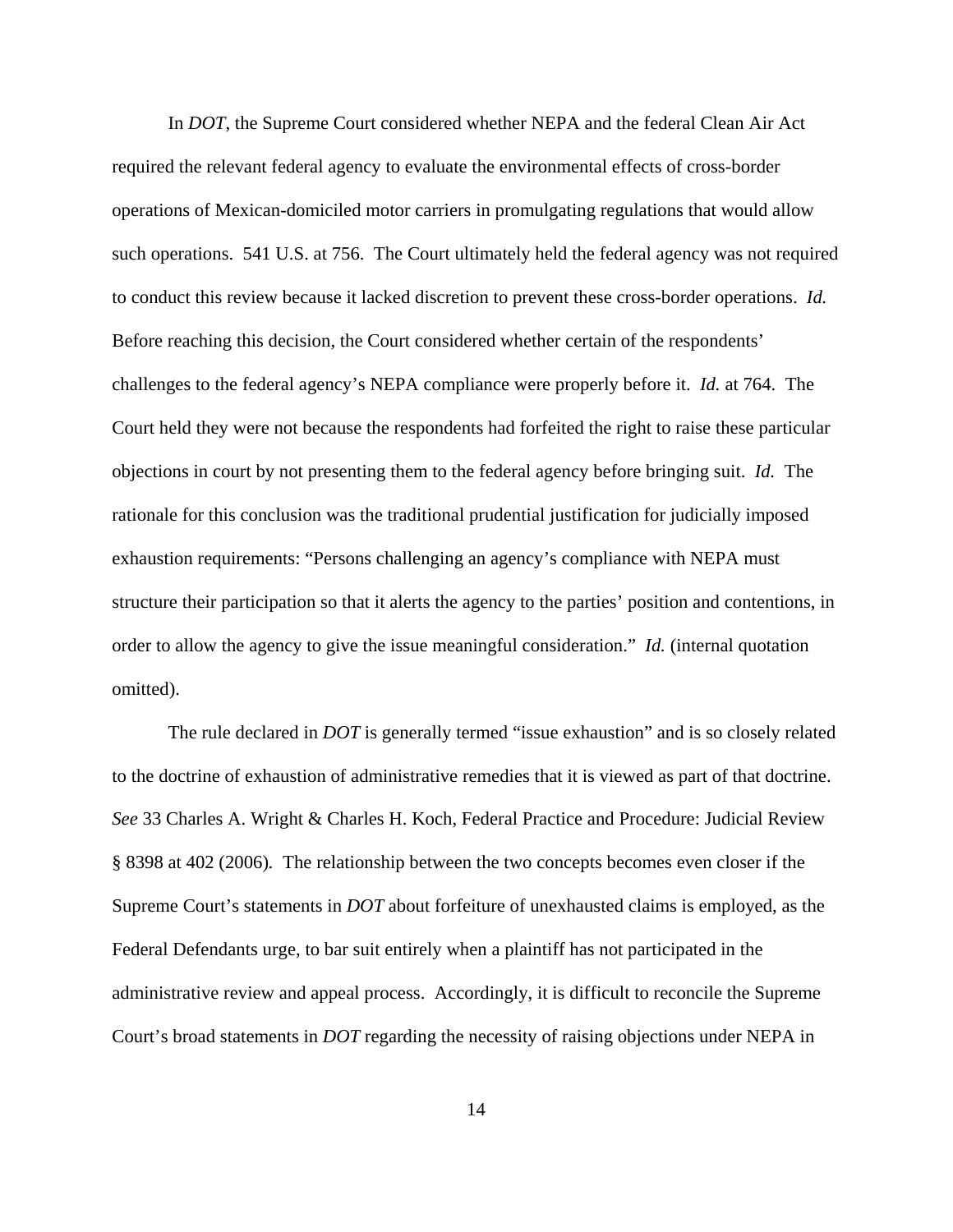the administrative arena before filing suit with the Court's earlier direction in *Darby* that "[c]ourts are not free to impose an exhaustion requirement as a rule of judicial administration" to NEPA and other claims brought under the APA when the agency action at issue is "final" under APA § 10(c). *Darby*, 509 U.S. at 154.

Neither the Tenth Circuit nor any other court as far as I have been able to determine has examined this issue.<sup>8</sup> The Tenth Circuit has invoked *DOT* and its "issue exhaustion" requirements on several occasions to impose these requirements on APA claims alleging NEPA violations, *see Forest Guardians v. United States Forest Serv.*, \_\_\_ F.3d \_\_\_, 2009 WL 2915022, \*4-5 (Aug. 26, 2009); *Forest Guardians v. United States Forest Serv.*, 495 F.3d 1162, 1170 (10th Cir. 2007); *Silverton Snowmobile Club v. United States Forest Serv.*, 433 F.3d 772, 779, 783 ( $10<sup>th</sup>$  Cir. 2006), but in each case exhaustion of administrative remedies was expressly mandated by the defendant agency's enabling statute. *See* 7 U.S.C. § 6912(e) (stating that "a person shall exhaust all administrative appeal procedures established by the Secretary or required by law before the person may bring an action" against an agency of the Department of Agriculture). Thus, although the Tenth Circuit did not consider *Darby* and its requirements for imposing exhaustion requirements on decisions deemed final under APA  $\S$  10(c), its decisions in these cases are consistent with this authority.

Such is not the case here. Requiring Plaintiffs to forfeit their NEPA claims because they did not raise them in comments or an appeal to OSM as required by *DOT* conflicts with the conclusion, stated above, that exhaustion of administrative remedies before the OSM is not a

<sup>&</sup>lt;sup>8</sup> I note that none of the parties in this action attempted to reconcile these lines of authority, but rather just ignored the Supreme Court authority, whether it was *Darby* or *DOT*, that did not advance its position on exhaustion.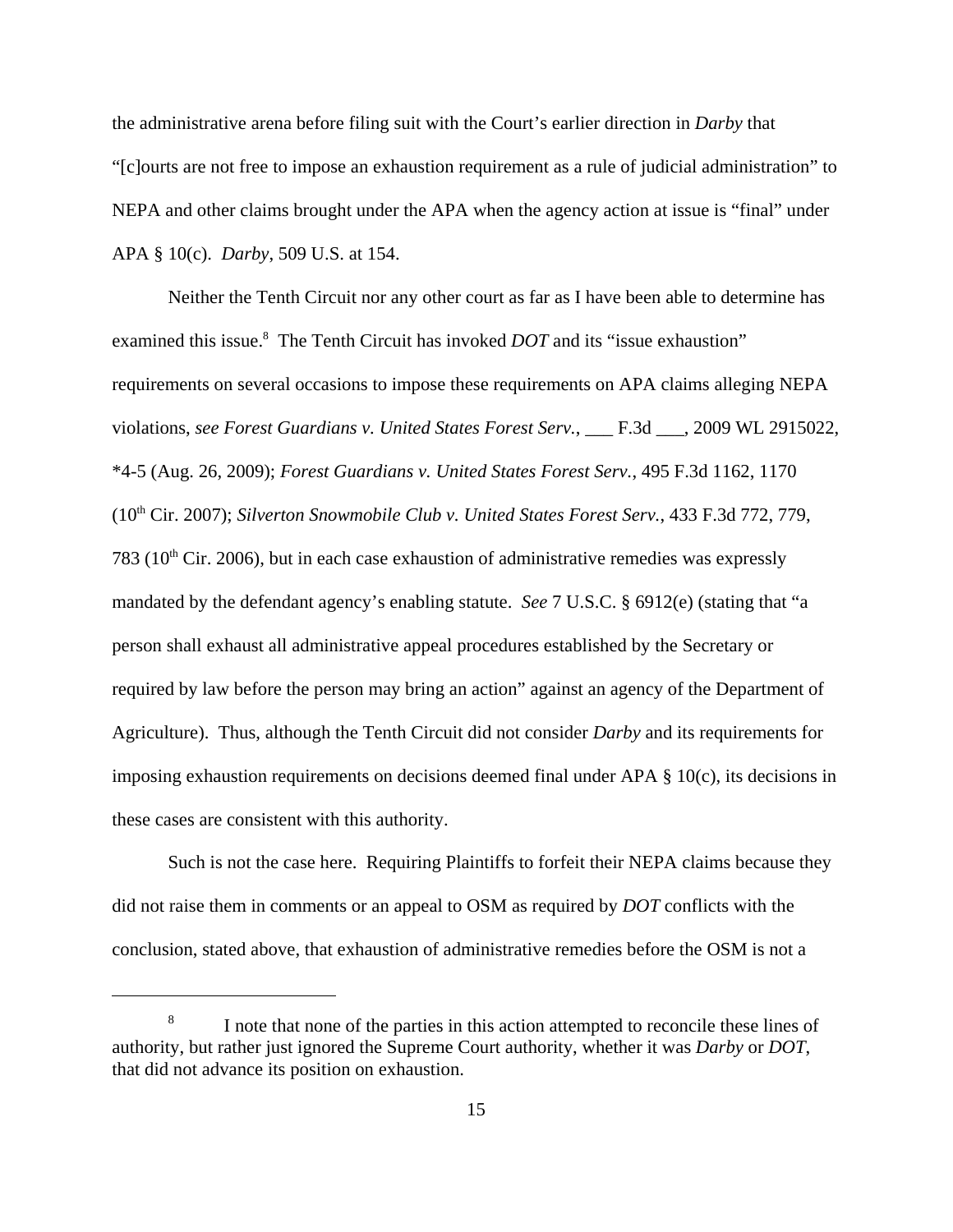prerequisite to judicial review under *Darby* and APA § 10(c). It is not my role to resolve this conflict, however. Instead, I am bound to follow *DOT* and apply its exhaustion doctrine to Plaintiffs' NEPA claims here.

*DOT*'s judicially-imposed exhaustion requirements for NEPA claims are prudential and hence not jurisdictional. *See Forest Guardians*, \_\_\_ F.3d at \_\_\_, 2009 WL 2915022, at \*4 (judicially created exhaustion doctrines are prudential in nature). As such, compliance with these requirements may be excused in some circumstances.<sup>9</sup> See id., at \*5; *McKart*, 395 U.S. at 193; *Munsell*, 509 F.3d at 579-80. These circumstances include when the plaintiff was not properly notified of the administrative remedies available to it and/or was not provided a meaningful opportunity to participate in the administrative process. *See Ecology Center of Louisiana, Inc. v. Coleman,* 515 F.2d 860, 864 (5<sup>th</sup> Cir. 1975) (cited with approval in *Jette v. Bergland*, 579 F.2d 59, 62 (10<sup>th</sup> Cir. 1978), overruled on other grounds by *Village of Los Ranchos v. Marsh*, 956 F.2d 970 (1992)); *Lands Council v. Vaught*, 198 F. Supp. 2d 1211, 1241 (E.D. Wash. 2002); *Greenspoon v. Fed. Highway Admin.*, 488 F. Supp. 1374, 1377-78 (D. Md. 1980).

In their Fourth Claim for Relief, Plaintiffs allege OSM has an ongoing pattern and practice of violating NEPA and NEPA's implementing regulations by failing to provide adequate notice to the public of OSM's NEPA process and decisions for the Navajo Mine and by failing to provide a meaningful opportunity for the public to participate in this process. These allegations, if proved, would excuse Plaintiffs' failure to challenge OSM's NEPA compliance before the

Statutorily-imposed exhaustion requirements, such as those the Federal Defendants and Intervenors allege are present in SMCRA, may also be excused in appropriate circumstances. *See, e.g.*, *Woodford*, 548 U.S. at 103-04 (Breyer, J. concurring).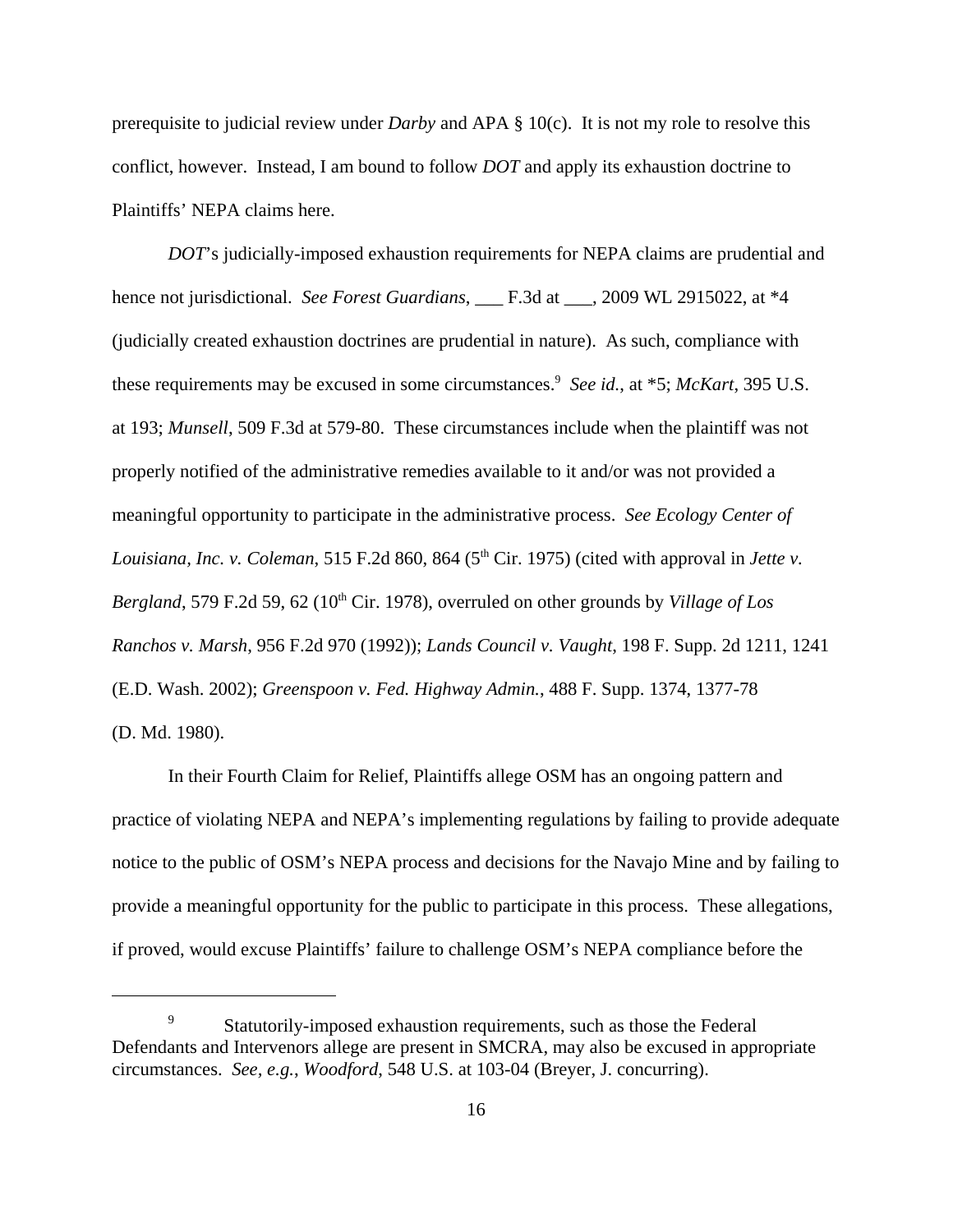agency prior to bringing this action. *See Ecology Center*, 515 F.2d at 864; *Lands Council*, 198 F. Supp. 2d at 1241; *see also New Mexico ex rel. Richardson v. Bureau of Land Mgmt.*, 565 F.3d 683, 708 ( $10^{th}$  Cir. 2009) ("A public comment period is beneficial only to the extent that the public has meaningful information on which to comment"). As a result, taking these allegations as true and viewing them in the light most favorable to Plaintiffs, as I must under the Rule 12(b)(6) standard of review, *see Sutton v. Utah State Sch. for Deaf & Blind*, 173 F.3d 1226, 1236 (10th Cir. 1999), Plaintiffs' claims challenging OSM's 2004 and 2005 permitting decisions are not subject to dismissal for failure to state a claim notwithstanding their failure to exhaust these claims before bringing suit.<sup>10</sup>

III. Additional Challenges to Plaintiffs' First through Fifth Claims for Relief

The Intervenors also argue Plaintiffs' First through Fifth Claims, which allege different NEPA violations in connection with OSM's 2004 and 2005 permitting decisions, should each be dismissed pursuant to Rule 12(b)(6) for failure to state a claim based on the affirmative defenses of laches and statute of limitations. Each contention is addressed in turn.

#### A. Laches

"An environmental action may be barred by the equitable defense of laches if (1) there has been unreasonable delay in bringing suit, and (2) the party asserting the defense has been prejudiced by the delay." *Park County Res. Council, Inc. v. United States Dep't of Agriculture*,

<sup>&</sup>lt;sup>10</sup> The parties' arguments regarding the merits of Plaintiffs' allegations of noncompliance with NEPA's notice and public participation requirements are premature. Assuming this case proceeds, these contentions will be addressed upon full briefing and consideration of the record in the merits phase of this action. The Intervenors' suggestion, however, that compliance with SMCRA's notice and public participation provisions is dispositive of this claim is not correct, as even the Federal Defendants acknowledge that NEPA imposes its own set of notice and public participation requirements on OSM.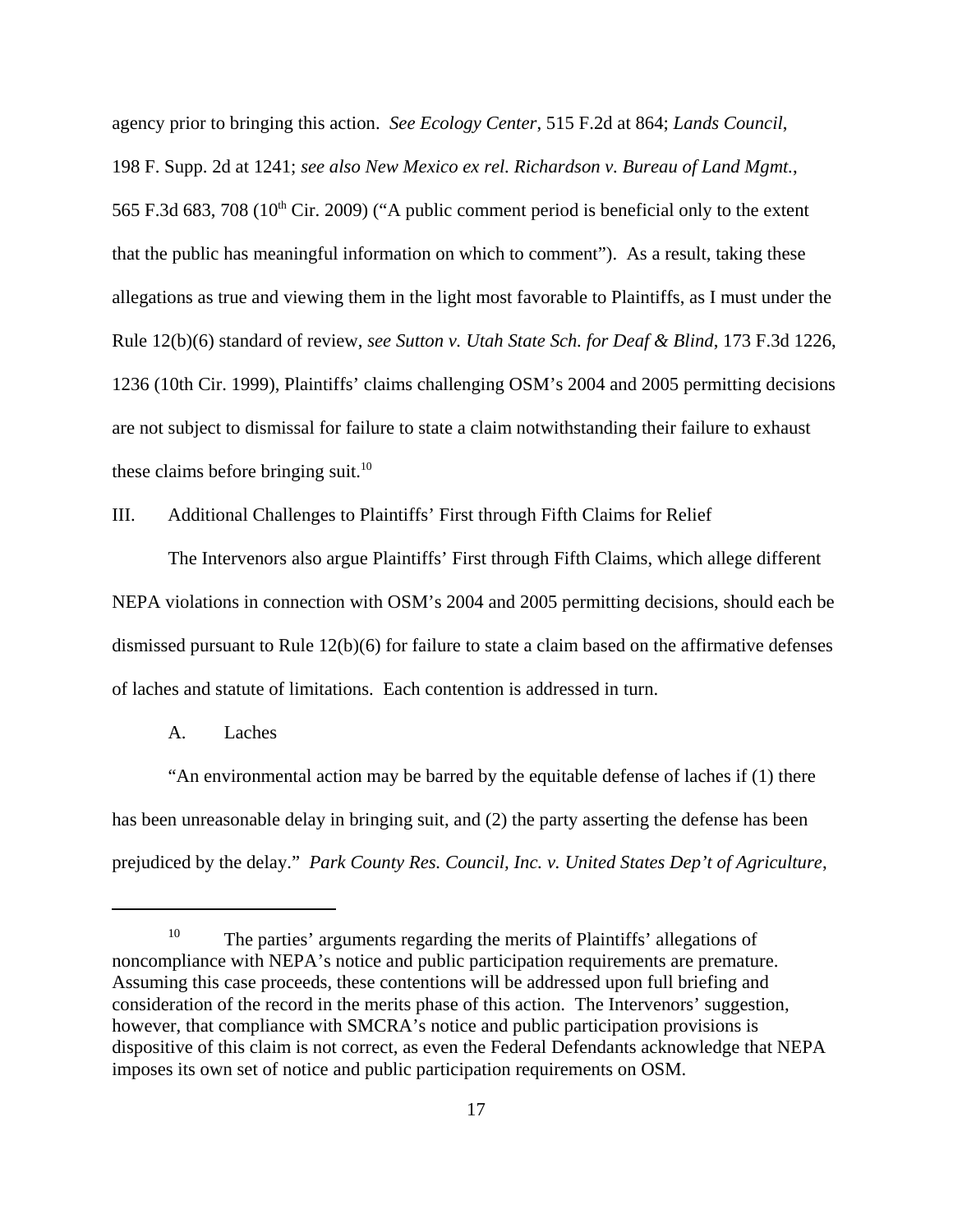817 F.2d 609, 617 (10th Cir.1987) (internal quotation omitted), overruled on other grounds by *Village of Los Ranchos de Albuquerque v. Marsh,* 956 F.2d 970 (10<sup>th</sup> 1992). In environmental cases, this defense "must be invoked sparingly . . . because ordinarily the plaintiff will not be the only victim of alleged environmental damages. A less grudging application of the doctrine might defeat Congress's environmental policy." *Id.*

A complaint is subject to dismissal under Rule 12(b)(6) when its allegations indicate the existence of an affirmative defense. *See Bullington v. United Air Lines, Inc.*, 186 F.3d 1311 n.3 ( $10<sup>th</sup>$  Cir. 1999); 5A Charles Alan Wright & Arthur R. Miller, Federal Practice and Procedure  $§$  1357 at 349-52 ( $2<sup>nd</sup>$  ed. 1990). Here, the Amended Complaint establishes only that Plaintiffs commenced this action just less than two years after the date of OSM's 2005 permit revision decision and three years after its 2004 permit renewal decision. The "mere lapse of time does not amount to laches. The delay must be unreasonable." *Park County*, 817 F.2d at 618 (internal quotation omitted). A two-year delay in bringing suit is not *per se* unreasonable, *see id.* at 618 (finding nearly two-year delay was not unreasonable under circumstances of case), and the Intervenors point to nothing else in the Amended Complaint that would support a finding of unreasonable delay on a motion to dismiss. In addition, their argument regarding the second element of a laches defense, prejudice, is both unsupported by the Amended Complaint and is so general that it would not satisfy this element in any event. As a result, I deny the Intervenors' motion to dismiss Claims One through Five based on this equitable doctrine.

#### B. Statute of Limitations

 The Intervenors also argue Plaintiffs' claims regarding OSM's 2004 and 2005 permit decisions are barred by the applicable statute of limitations, which they contend is found in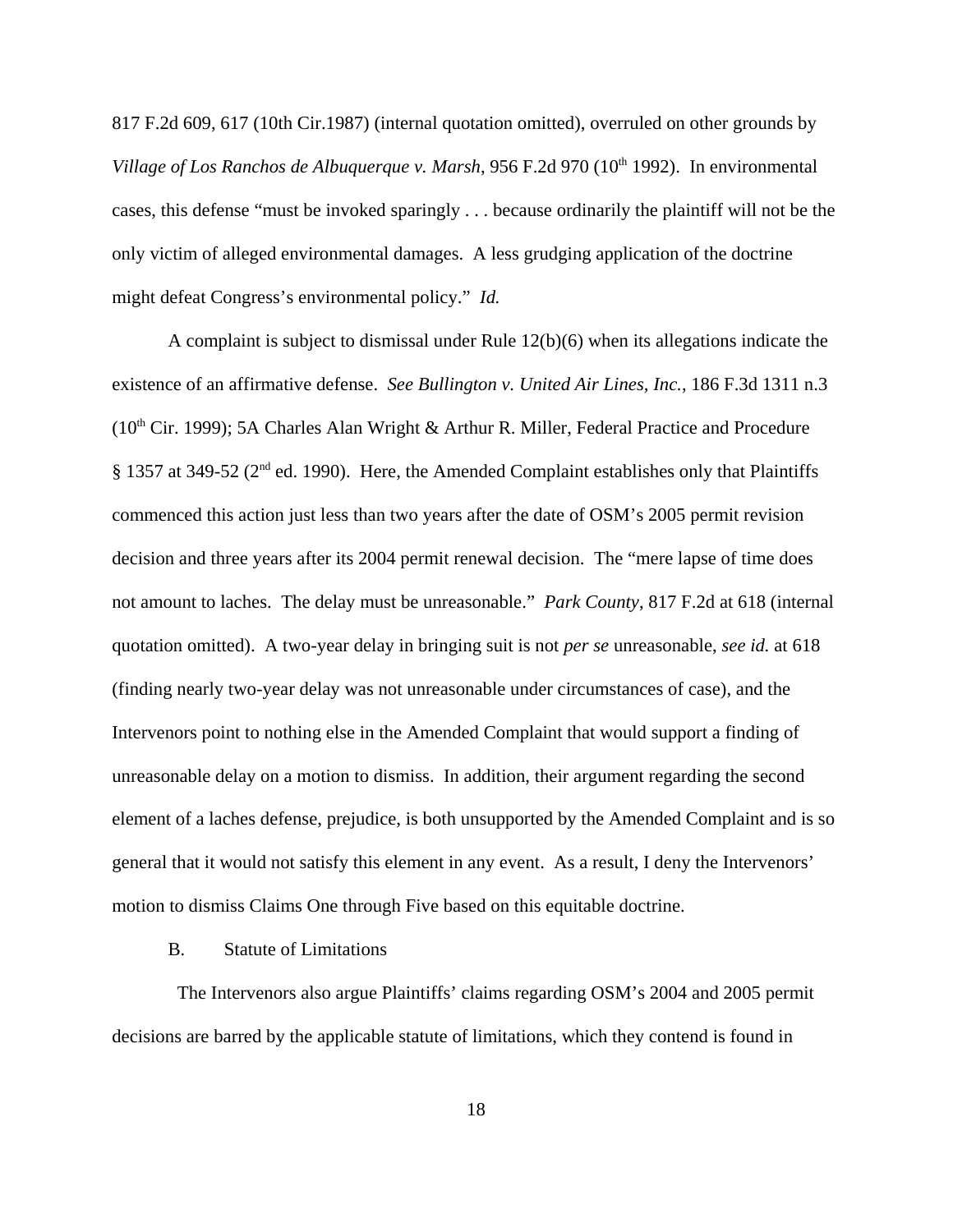SMCRA. SMCRA provides that "a person with an interest" in the OSM's decision on a permit application may request a hearing on the reasons for OSM's final decision within 30 days after the applicant is notified of the decision. 30 U.S.C.  $\S$  1264(c). The statute then requires OSM to issue a written decision on the permit application within 30 days of any hearing, *id.*, and provides 30 day window for judicial review after this post-hearing decision, *id.* § 1276(a)(2). Under the Intervenors' theory, therefore, Plaintiffs' claims regarding the 2004 and 2005 permitting decisions are barred because they were filed years after the 90-day, SMCRA-derived period for judicial review of OSM's permitting decisions.

As the Intervenors acknowledge, this contention is subject to the Tenth Circuit's decision in *Park County Resource Council, Inc. v. United States Department of Agriculture*, 817 F.2d 609 (10th Cir.1987), overruled on other grounds by *Village of Los Ranchos de Albuquerque v. Marsh*, 956 F.2d 970 (10<sup>th</sup> 1992). In *Park County*, the plaintiffs alleged the U.S. Bureau of Land Management had violated NEPA and the Endangered Species Act in issuing an oil and gas lease and approving a private party application to drill on the leased lands. *Id.* at 612. The federal defendant argued, and the district court held, that the action was time-barred because it was not filed within the 90-day statute of limitations found in the Mineral Lands Leasing Act ("MLLA"), 30 U.S.C. § 226-2, the statute governing the BLM's decisions on the lease and drilling application. *Park County*, 817 F.2d at 616. The Tenth Circuit reversed. It found that the MLLA statute of limitations applied to challenges to the lease issuance or substantive decisions relating to it, but did not apply to challenges to the agency's decision-making regarding NEPA's separate procedural requirements. *See id.* at 616. In so holding, the Tenth Circuit recognized that a NEPA procedural challenge "can indirectly implicate some terms and conditions - even the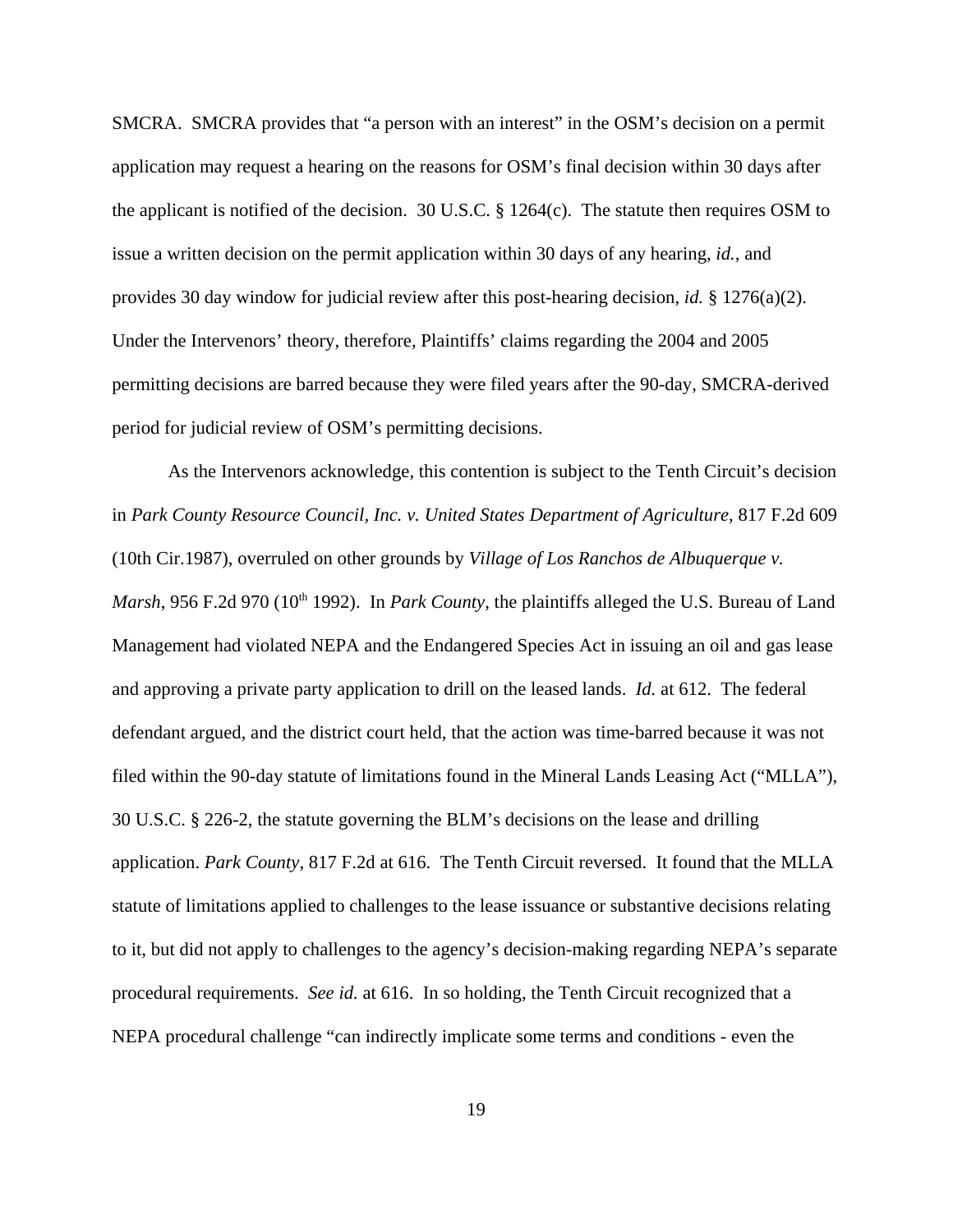validity" of the agency's substantive decision, but agreed nonetheless that an action contesting an agency decision under NEPA was "essentially procedural in character and thus not controlled by the statute of limitations" found in the agency's governing statute. *Id.*

SMCRA's statute of limitations provisions, like the statute of limitations at issue in *Park County*, governs challenges to OSM's substantive decisions and reasoning regarding BHP's permit applications. Under *Park County*, these provisions do not apply to Plaintiffs' claims alleging OSM failed to comply with NEPA's procedural environmental review and public notice and participation requirements. "The mere happenstance that the present NEPA action involves [a surface mining permit] does not remove it from general NEPA principles regarding the timeliness of suit and has no bearing on NEPA enforcement. A contrary holding would be no more than a blind application of a statute of limitations in a context in which its application was not envisioned and would result in illogical and capricious administration of an important environmental statute." *Park County*, 817 F.2d at 617. Accordingly, under *Park City*, Plaintiffs' NEPA claims are not subject to SMCRA's statute of limitation provisions.

The Intervenors urge me to disregard *Park County* and its holding based on the Ninth Circuit's subsequent criticism of *Park County* and the Tenth Circuit's reasoning there. *See Turtle Island Restoration Network v. United States Dep't of Commerce*, 438 F.3d 937, 947 n.9  $(9<sup>th</sup> Cir. 2006)$ . The short answer to this suggestion is that I am not at liberty to ignore binding Tenth Circuit precedent. The *Park County* decision governs here and mandates the conclusion that SMCRA does not set the statute of limitations for Plaintiffs' NEPA claims. *See Park County*, 817 F.2d at 616-17; *Southern Utah Wilderness Alliance v. Bureau of Land Mgmt.*, No. 2:08CV64DAK, 2008 SL 5245492, at \*4-6 (D. Utah Dec. 16, 2008).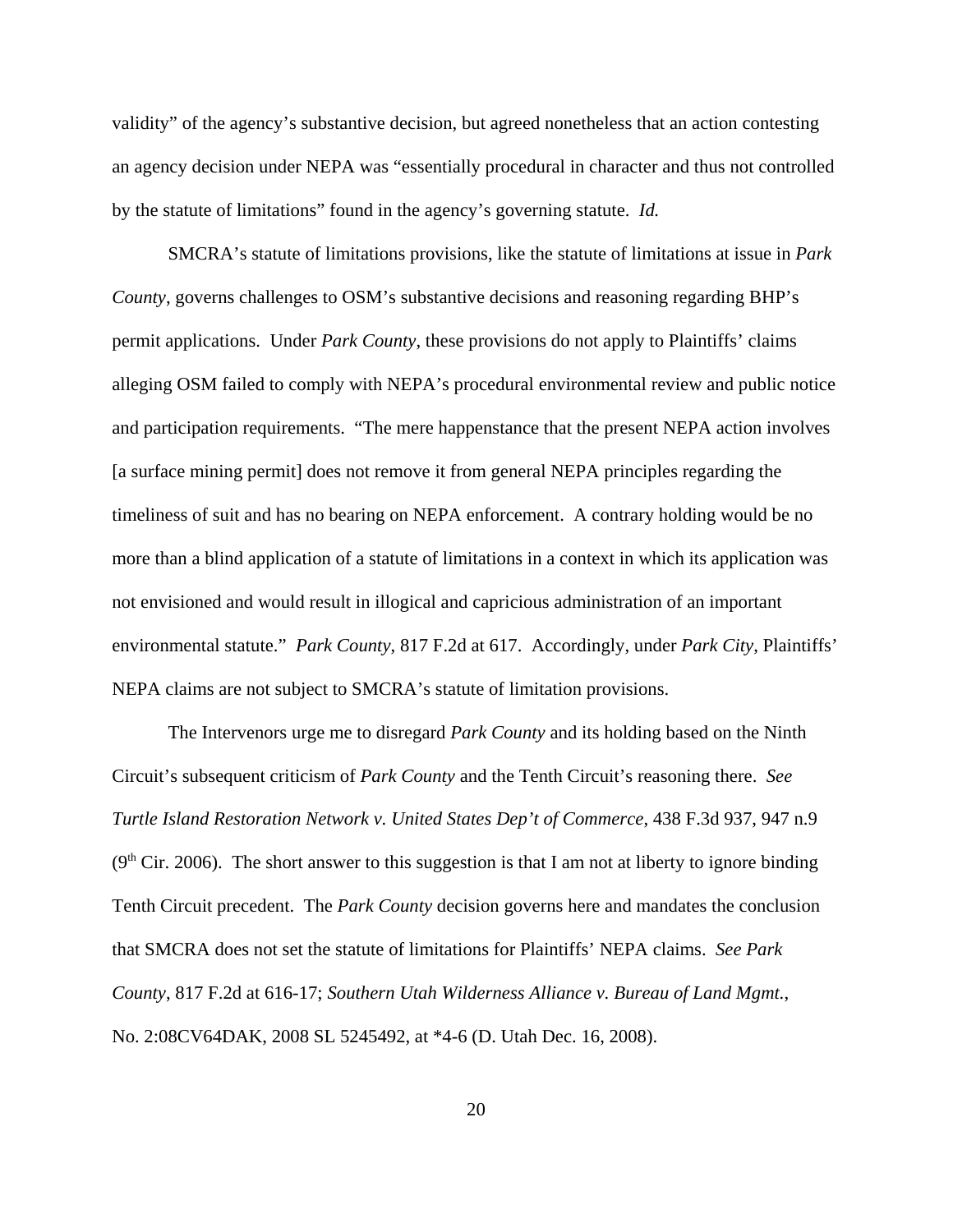NEPA does not contain a statute of limitations. *Park County*, 817 F.2d at 617. Because NEPA is silent on this question, 28 U.S.C. § 2401, the general statute of limitations for commencing action against the United States, applies. *See, e.g.*, *Greater Yellowstone Coalition v. Tidwell*, 572 F.3d 1115, 1123 n.3 (10<sup>th</sup> Cir. 2009); *Southern Utah Wilderness Alliance*, 2008 SL 5245492, at \*3. This statute requires that a civil action against the United States be commenced within six years after the right of action accrues. 28 U.S.C. § 2401(a). Because Plaintiffs filed this action well within this period, I find their claims challenging OSM's NEPA compliance in connection with their 2004 and 2005 permitting decisions were timely filed.

IV. Challenges to Plaintiffs' Sixth and Seventh Claims for Relief

In their Seventh Claim for Relief, Plaintiffs allege the Federal Defendants violated NEPA by failing to consider the relocation of the Burnham Road, the Ethnographic Studies for Area IV North and the anticipated Cumulative Hydrologic Impacts Analysis (CHIA) as "connected actions" in its NEPA review of BHP's 2005 application to expand permitted mine operations into Area IV North. NEPA and its implementing regulations define "connected actions" among other things, as actions that are "interdependent parts of a larger action and depend on the larger action for their justification," and requires that they be addressed in the same NEPA review document. 40 C.F.R. § 1508.25(a)(1).

In addition, Plaintiffs allege in their Sixth Claim for Relief that OSM has an obligation to supplement its NEPA review of the 2005 permit revision to address the Burnham Road relocation, the Ethnographic Studies and the CHIA. Plaintiffs base this claim on an agency's obligation under NEPA's implementing regulations to prepare supplements to an EIS or EA if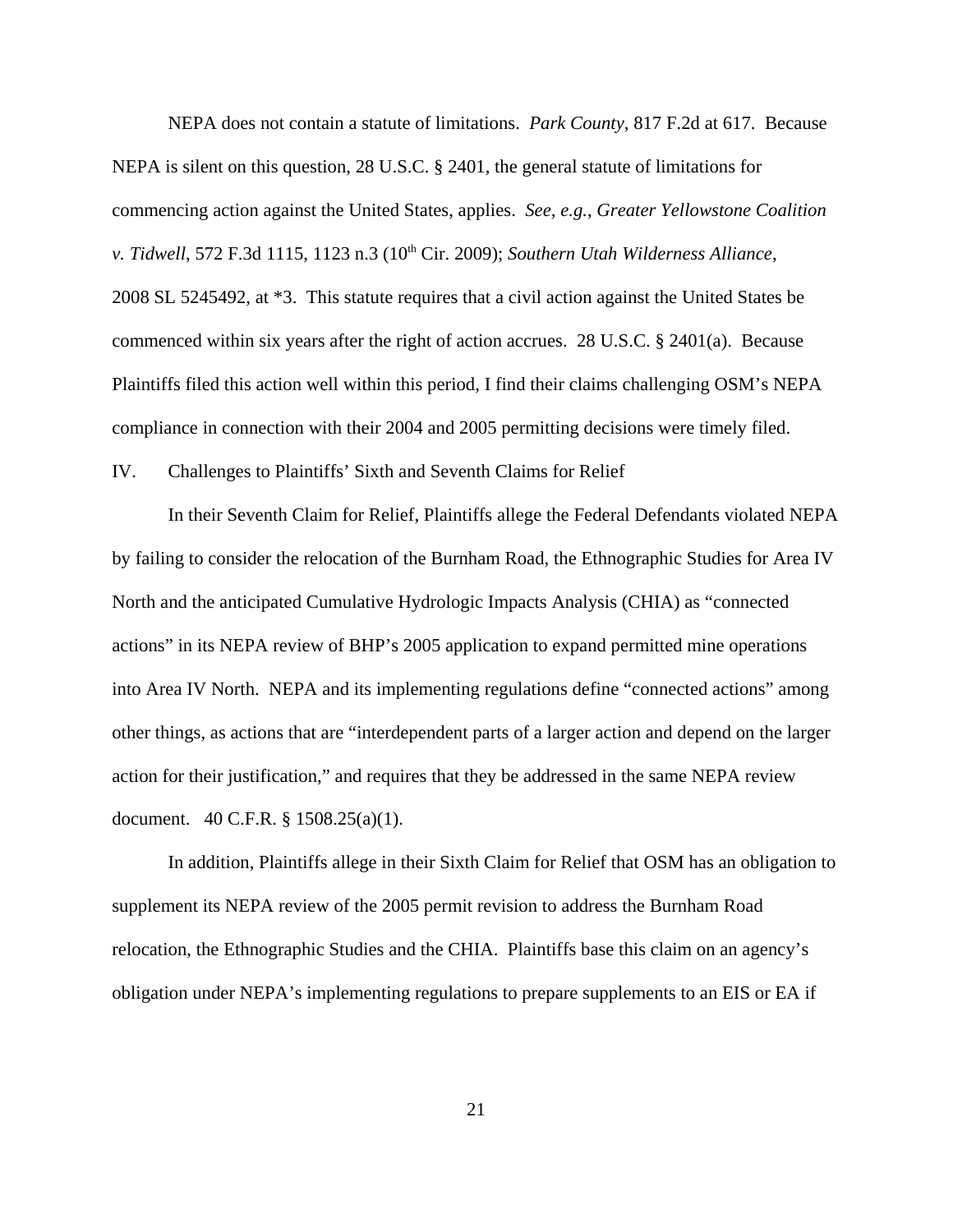"[t]here are significant new circumstances or information relevant to environmental concerns and bearing on the proposed action or its impacts."  $40$  C.F.R. § 1502.9(c)(1)(ii).

The Defendants/Intervenors initially move to dismiss these two claims on the ground that they fail to state a claim under the APA because none of the three actions relied upon are "final agency actions." The APA, however, provides "agency action includes the whole or a part of an agency rule, order, license, sanction, relief, or the equivalent or denial thereof, *or failure to act.*" 5 U.S.C. § 551(13) (emphasis added). As a result, an agency's failure to prepare a supplemental environmental assessment or failure to otherwise comply with NEPA constitutes "final agency action" satisfying this prerequisite to judicial review under the APA. *See Catron County Bd. of Com'rs v. U.S. Fish & Wildlife Serv.*, 75 F.3d 1429, 1434 (10th Cir. 1996); *San Juan Citizen's Alliance v. Babbitt*, 228 F. Supp. 1224, 1229 (D. Colo. 2002); *see also Friends of the Clearwater v. Dombeck*, 222 F.3d 552, 560 (9<sup>th</sup> Cir. 2000) (reaching same result based on APA  $\S$  706(1), which authorizes suit "to compel agency action unlawfully withheld or unreasonably delayed.").

The Federal Defendants and Intervenors also contend dismissal of Plaintiffs' Sixth and Seventh Claims is warranted because neither are ripe for review. The ripeness doctrine is designed to prevent courts from "'entangling themselves in abstract disagreements over administrative polices, and also to protect the agencies from judicial interference until an administrative decision has been formalized and its effects felt in a concrete way by the challenging parties.'" *Sierra Club v. U.S. Dep't of Energy*, 287 F.3d 1256, 1262-1263 (10th Cir. 2002) (quoting *Abbott Lab. v. Gardner*, 387 U.S. 136, 148-49 (1967)). To determine if an agency's decision is ripe for review, I must consider: (1) whether delayed review would cause hardship to the plaintiffs; (2) whether judicial intervention would inappropriately interfere with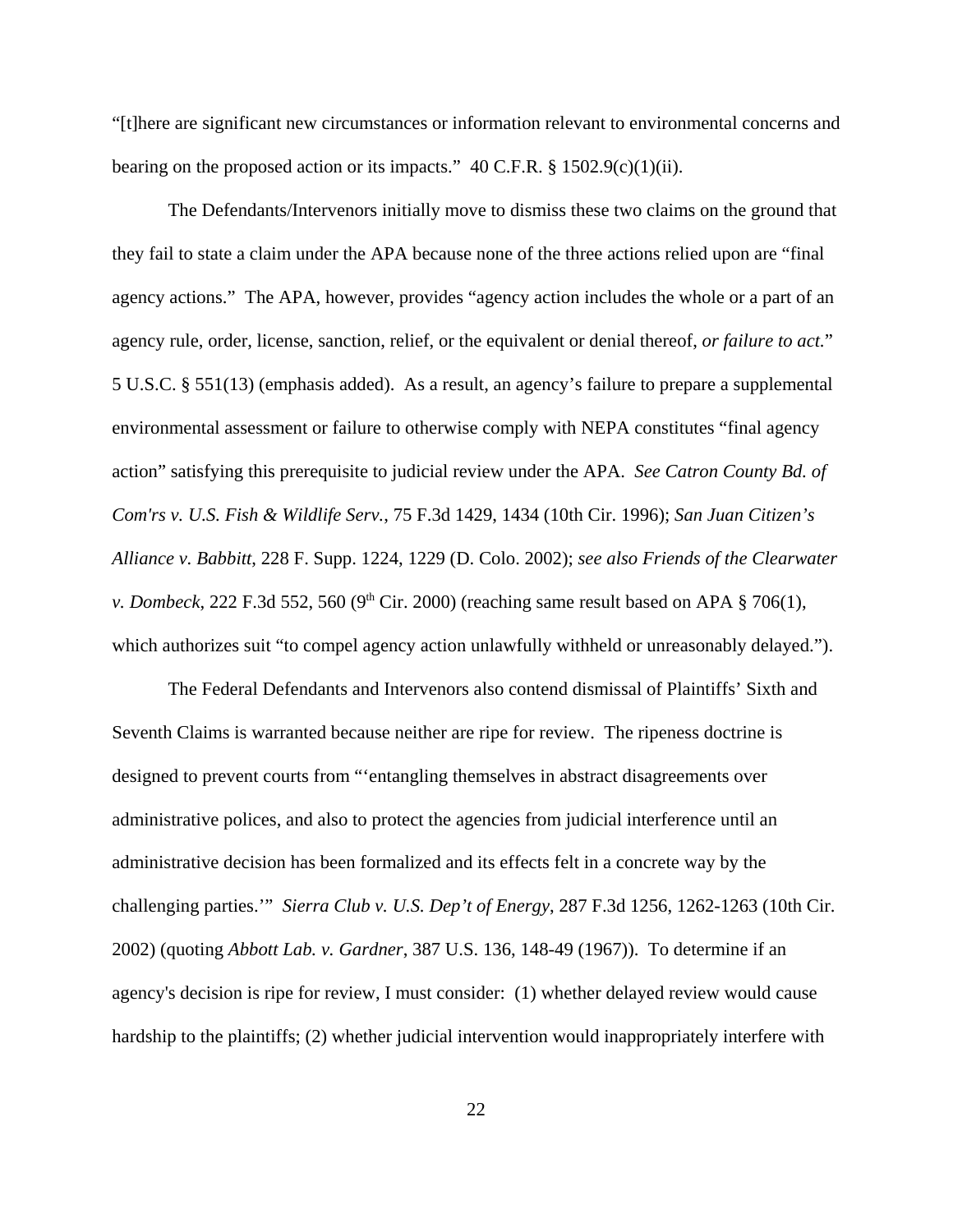further administrative action; and (3) whether the courts would benefit from further factual development of the issues presented. *Id.*; *San Juan Citizens' Alliance*, 228 F. Supp. 2d at 1231-32.

Applying these factors to Plaintiffs' claims regarding the Ethnographic Studies, Burnham Road relocation and CHIA, I find their Seventh Claim for Relief, alleging that each of these were "connected actions" that should have been included OSM's NEPA review of the 2005 permit revision, is ripe. This claim does not depend on the current status of each of these actions, but rather looks to their status and relationship to OSM's 2005 NEPA decision-making. As a result, there is no benefit to delaying consideration of this claim or reason to withhold court consideration at this time.

The same is not true with respect to Plaintiffs' Sixth Claim seeking supplementation of OSM's 2005 NEPA review based on the existence of significant new circumstances or information bearing on the 2005 permit revision or its impacts. *See* 40 C.F.R. § 1502.9(c)(1)(ii). It is undisputed in the pleadings and elsewhere that administrative action with respect to two of the three actions referenced in this claim, the Burnham Road realignment and CHIA, was ongoing at the time this claim was asserted and remains on-going today. Until these actions are completed, judicial intervention will interfere with these proceedings. Completion of the administrative process with respect to these actions will also benefit the court, as a more complete record will allow a more confident assessment of whether either presents "significant new circumstances or information relevant to environmental concerns" that may trigger an obligation to prepare a supplemental NEPA review document. Delay in determining whether these two on-going actions require supplementation under NEPA will also not cause undue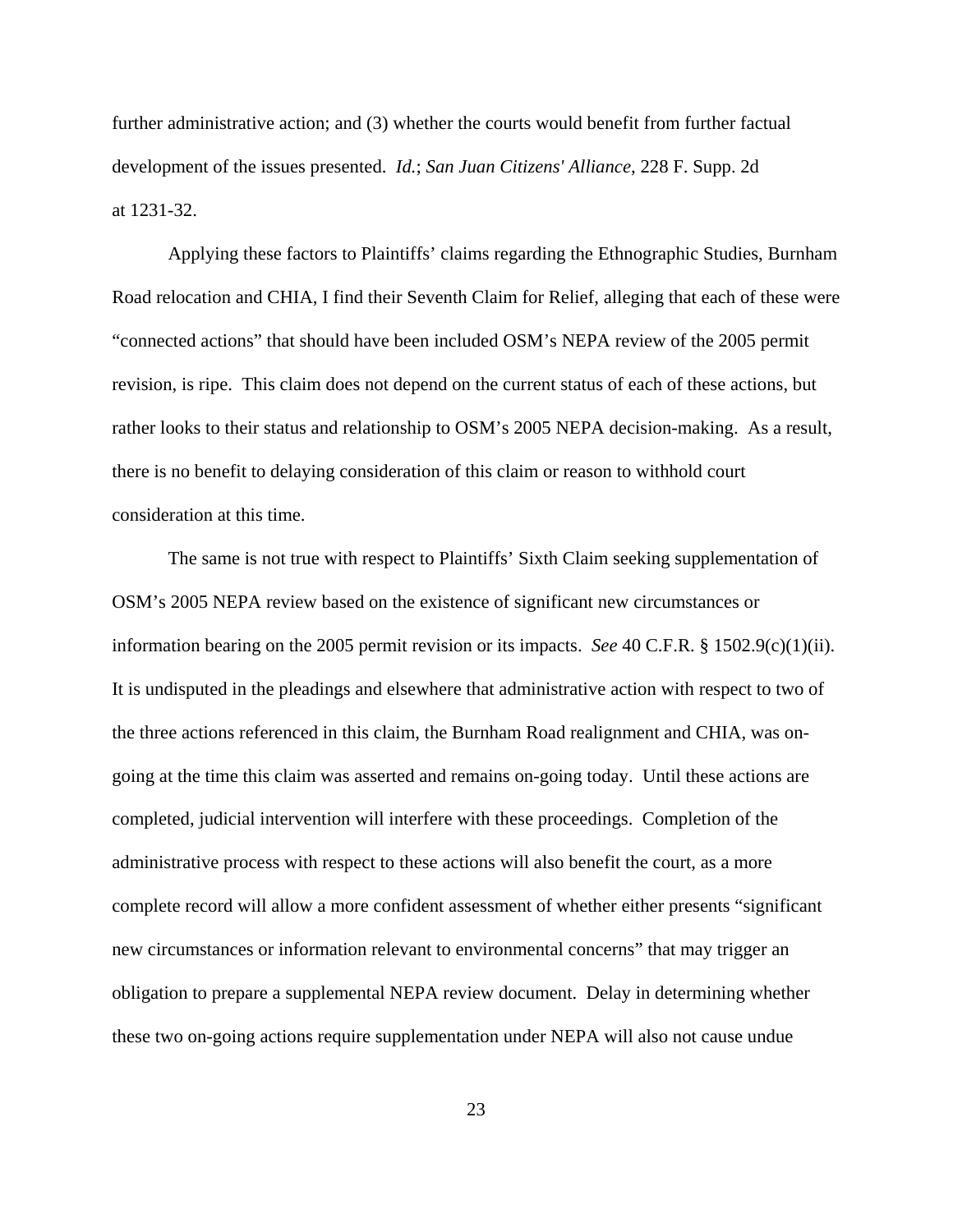hardship to Plaintiffs. Accordingly, Plaintiffs' supplementation claim with respect to these two actions is not ripe and will be dismissed without prejudice for this reason.

I reach a different result with respect to the supplementation claim regarding the Ethnographic Studies. These studies and the associated mitigation/data recovery plan are differently situated, as Plaintiffs allege without correction that they have been completed. Based on this circumstance and the parties' current arguments, I find that Plaintiffs' claim that these studies and plan present significant new circumstances or information that compel supplemental review under NEPA is ripe for decision.<sup>11</sup>

## V. Absence of the Navajo Nation

The Tribe is not a party to this action and cannot be joined as a result of sovereign immunity. *See Manygoats v. Kleppe*, 558 F.2d 556, 558 (10<sup>th</sup> Cir. 1977). The Federal Defendants assert that in the Tribe's absence this action must be dismissed because the Tribe is an indispensable party under Rule 19 of the Federal Rules. To decide this question, I must first consider whether the Tribe is a "required" party under Rule 19(a) which must be joined "if feasible." Fed. R. Civ. P. 19(a). If the Tribe is a required party, then I must decide, under Rule 19(b), "whether, in equity and good conscience, the action should proceed among the existing parties or should be dismissed" in the Tribe's absence. Fed. R. Civ. P. 19(b).

<sup>&</sup>lt;sup>11</sup> In considering these challenges, I do not address the Defendants and Intervenors' frequent forays into the merits in arguing for dismissal of these claims.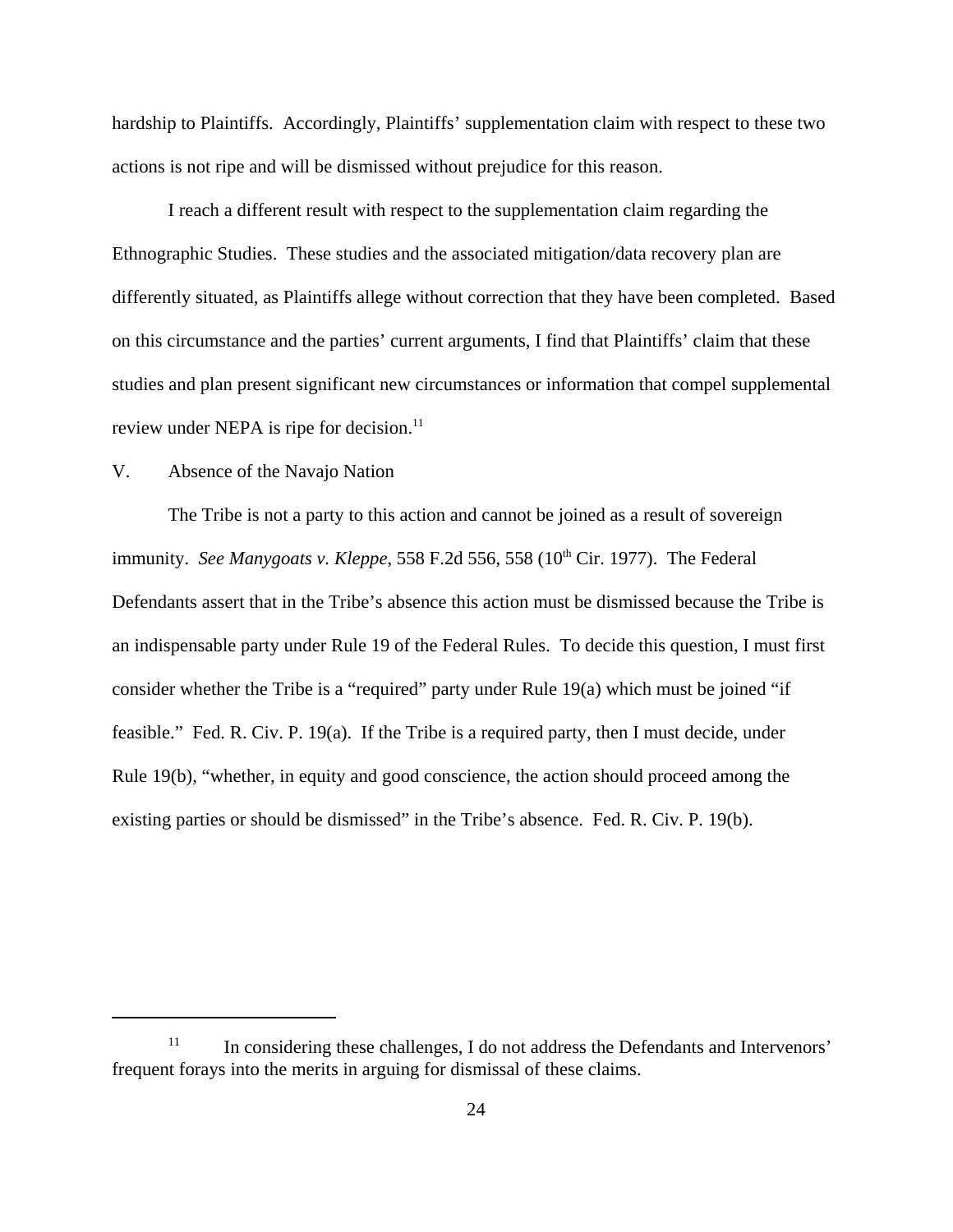The Federal Defendants, as the proponent of this Rule  $12(b)(7)$  defense,<sup>12</sup> have "the burden of producing evidence" showing both that the Tribe is a required party and that dismissal is required in its absence. *See Citizen Band Potawatomi Indian Tribe v. Collier*, 17 F.3d 1292, 1293 ( $10<sup>th</sup>$  Cir. 1994) (proponent has burden of production, which "can be satisfied by providing affidavits of persons having knowledge of these interests as well as other relevant extra-pleading evidence;" internal quotation omitted). The Federal Defendants, however, produced no evidence with respect to either question in their opening brief, and scant evidence in their reply after Plaintiffs challenged them on this point in opposition to the motion.

What evidence and argument the Federal Defendants have produced is subject to analysis under well-established Tenth Circuit precedent addressing the consequences of absent Indian nations under Rule 19. In *Manygoats v. Kleppe*, 558 F.2d 556 (10<sup>th</sup> Cir. 1977), the Tenth Circuit considered whether the Navajo Nation was a necessary and indispensable party to an action brought by individual tribal members against the Secretary of Interior to enjoin the Secretary's approval of a uranium exploration and mining agreement between the Tribe and a private company. The basis of the claims was the Secretary's alleged failure to prepare an adequate, NEPA-required EIS before approving or rejecting the mining agreement.

The *Manygoats* court first determined the Tribe was a necessary or required party under Rule 19(a), because the financial and other benefits to the Tribe under the mining agreement gave it sufficient interest in the subject matter of the action to render it a necessary party to the

<sup>&</sup>lt;sup>12</sup> Rule 12(b)(7) governs motions to dismiss based on the defense of failure to join a party under Rule 19. Fed. R. Civ. P. 12(b)(7). Any suggestion by the Federal Defendants that the indispensability of an absent party implicates the court's subject matter jurisdiction is incorrect. *See Thunder Basin Coal Co. v. Southwestern Pub. Serv. Co.*, 104 F.3d 1205, 1211 n.4  $(10^{th}$  Cir. 1997).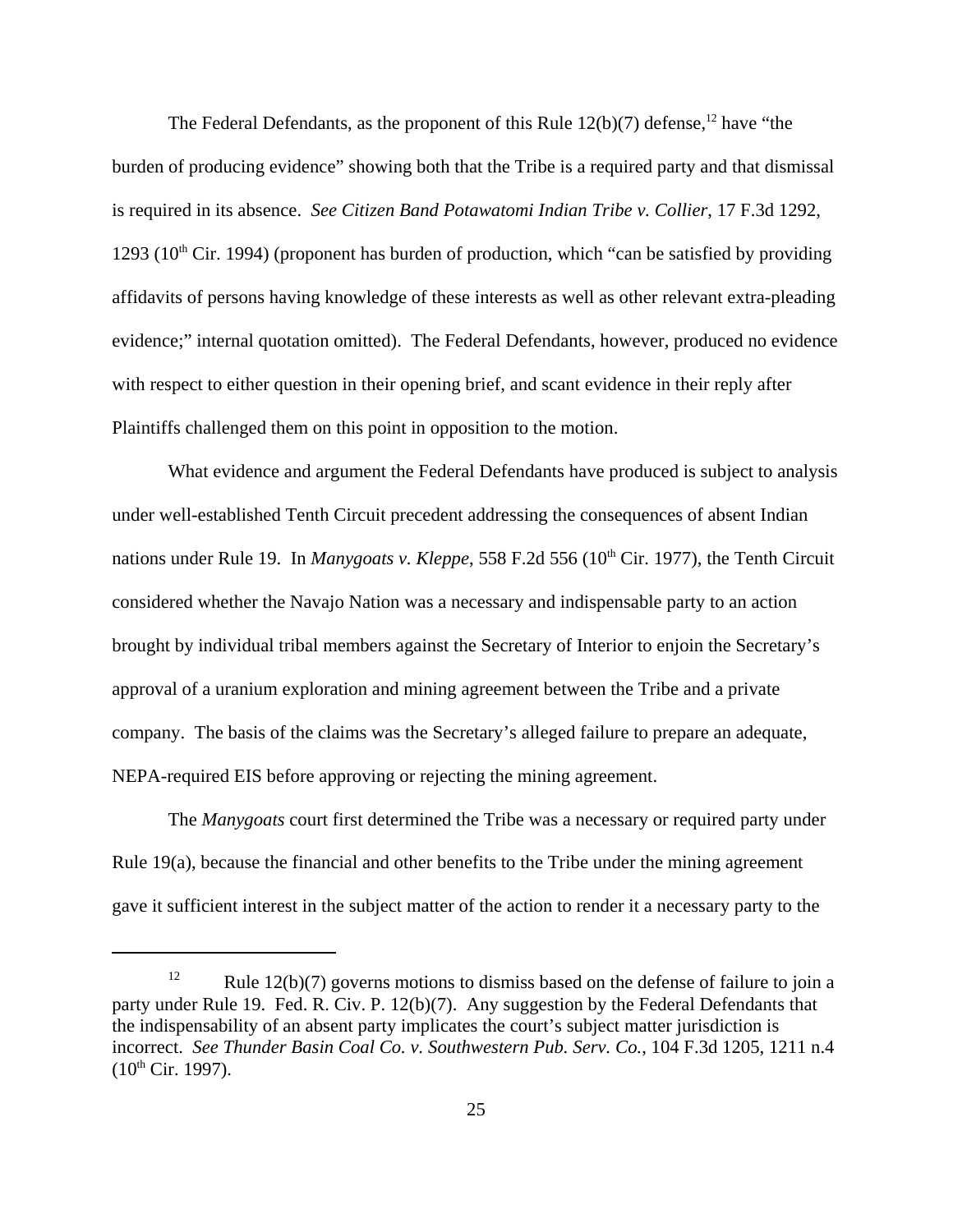action.13 *Id.* at 558. I find the same here. Although it is a closer question here than in *Manygoats*, the financial and other benefits the Tribe receives in connection with the Navajo Mine render it a required party to this action challenging the process by which the government authorized continued and expanded operations there.

In light of the Tribe's immunity from suit, I therefore proceed to the Rule 19(b) question of "whether, in equity and good conscience, the action should proceed" in the Tribe's absence. Fed. R. Civ. P. 19(b). Under the Rule, I must consider the following factors in deciding this question: the extent to which a judgment rendered in the Tribe's absence might prejudice the Tribe or the existing parties; (2) the extent to which any prejudice could be lessened or avoided; (3) whether judgment rendered in the Tribe's absence would be adequate; and (4) whether Plaintiffs would have an adequate remedy if the action were dismissed for non-joinder. Fed. R. Civ. P. 19(b); *Thunder Basin Coal Co. v. Southwestern Pub. Serv. Co.*, 104 F.3d 1205, 1211  $(10^{th}$  Cir. 1997).

Considering these Rule 19(b) factors, the Tenth Circuit held in *Manygoats* that the Tribe would not be prejudiced by a judgment rendered in its absence because the requested relief, injunction of the Secretary's approval until he complied with NEPA, did not call for any action by or against the Tribe. *Manygoats*, 558 F.2d at 558-59. The court also found that dismissal of

Under Rule 19(a), a party is required if:  $(1)$  complete relief is not possible in its absence among those already parties to the action; or (2) the absent party claims a legally protected interest relating to the subject of the action and in its absence either its interest will be impaired or impeded or the existing parties will be at substantial risk of incurring multiple or otherwise inconsistent obligations because of the absent party's interest. Fed. R. Civ. P. 19(a); *Citizen Potawatomi Nation v. Norton,* 248 F.3d 993, 997 (10<sup>th</sup> Cir. 2001). Rule 19(a) has undergone only stylistic changes since the time of the *Manygoats* decision. *See* Fed. R. Civ. P. 19(a), Adv. Comm. Notes.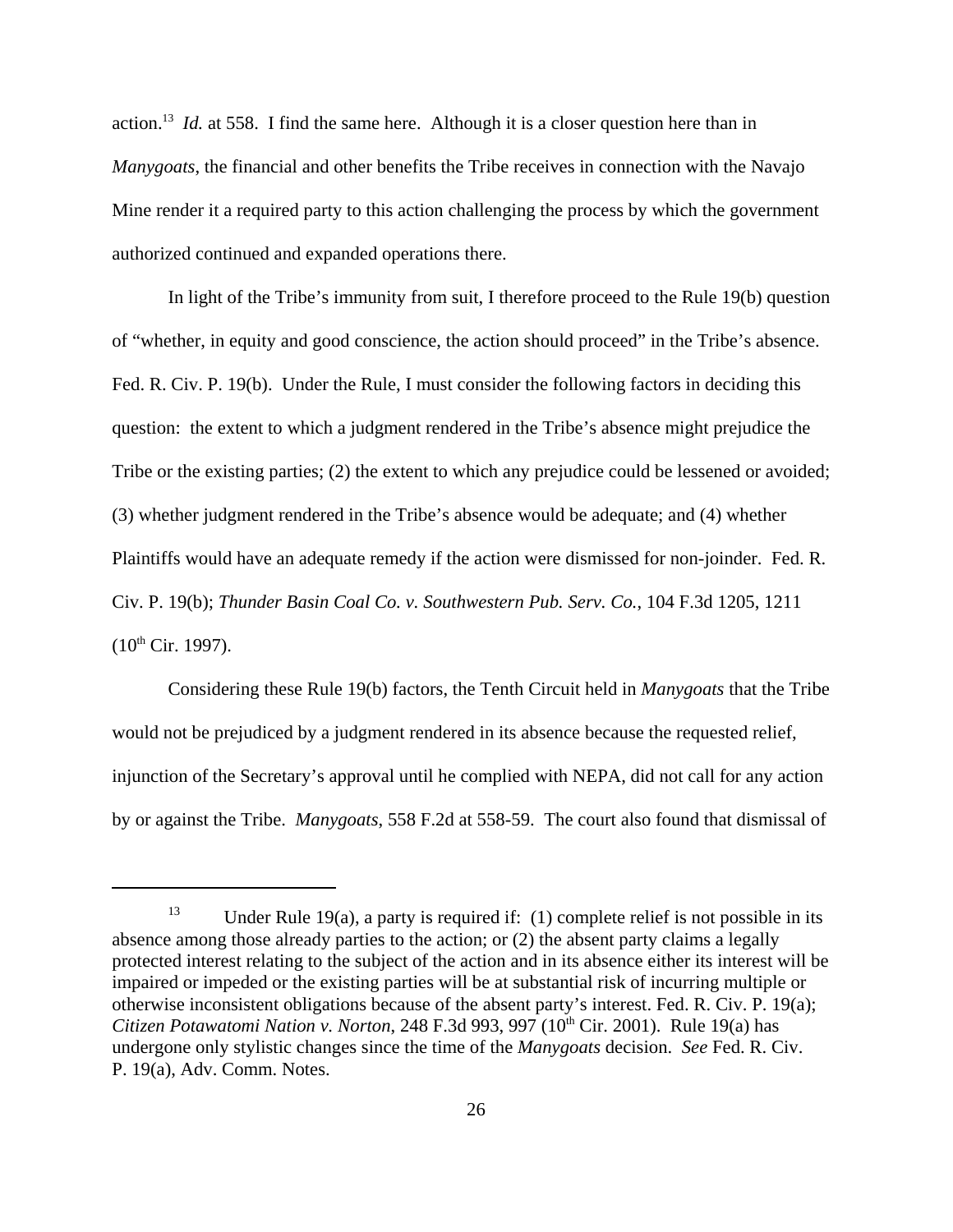the action for nonjoinder of the Tribe "would produce an anomalous result" because then "[n]o one, except the Tribe, could seek review of [a NEPA-required] environmental impact statement covering significant federal action relating to leases or agreements for development of natural resources on Indian lands." *Id.* at 559. This result, the court found, was not consistent with the national environmental policy set forth in NEPA. *Id.* For this reason and because of the lack of prejudice to the Tribe, the Tenth Circuit held that "[i]n equity and good conscience the case should and can proceed without the presence of the Tribe as a party." *Id.*

This analysis and holding are both persuasive and binding in this action. The cases relied upon by the Federal Defendants are distinguishable in that each involved a direct challenge to a tribe's property right or to an agreement to which a tribe was a party.<sup>14</sup> In this case, as in *Manygoats*, the challenge is to a federal government decision based on the federal decisionmaker's alleged non-compliance with NEPA's environmental review and other requirements, and the relief sought is an injunction until such compliance is achieved.<sup>15</sup> The Tribe plays no role in in OSM's permitting decisions or related NEPA review except that of commentator. The Federal Defendants' attempt to characterize Plaintiffs' claims in this action as a challenge to the Tribe's lease agreement with BHP or an attempt to enjoin all mining under that lease is not supported by the allegations and relief sought in the Amended Complaint or by other evidence.

<sup>14</sup> At points in their briefs the Federal Defendants appear to argue a *per se* rule that dismissal is required under Rule 19(b) any time a tribe is found to be a required party under Rule 19(a). The Tenth Circuit, however, has squarely rejected this proposition. *See Davis v. United States*, 192 F.3d 951, 960-61 (10<sup>th</sup> Cir. 1999).

<sup>&</sup>lt;sup>15</sup> In *Manygoats*, the Tenth Circuit distinguished one of the cases relied upon by the Defendants, *Tewa Tesuque v. Morton*, 498 F.2d 240 (10<sup>th</sup> Cir. 1974), on just this basis. *See Manygoats*, 558 F.2d at 558.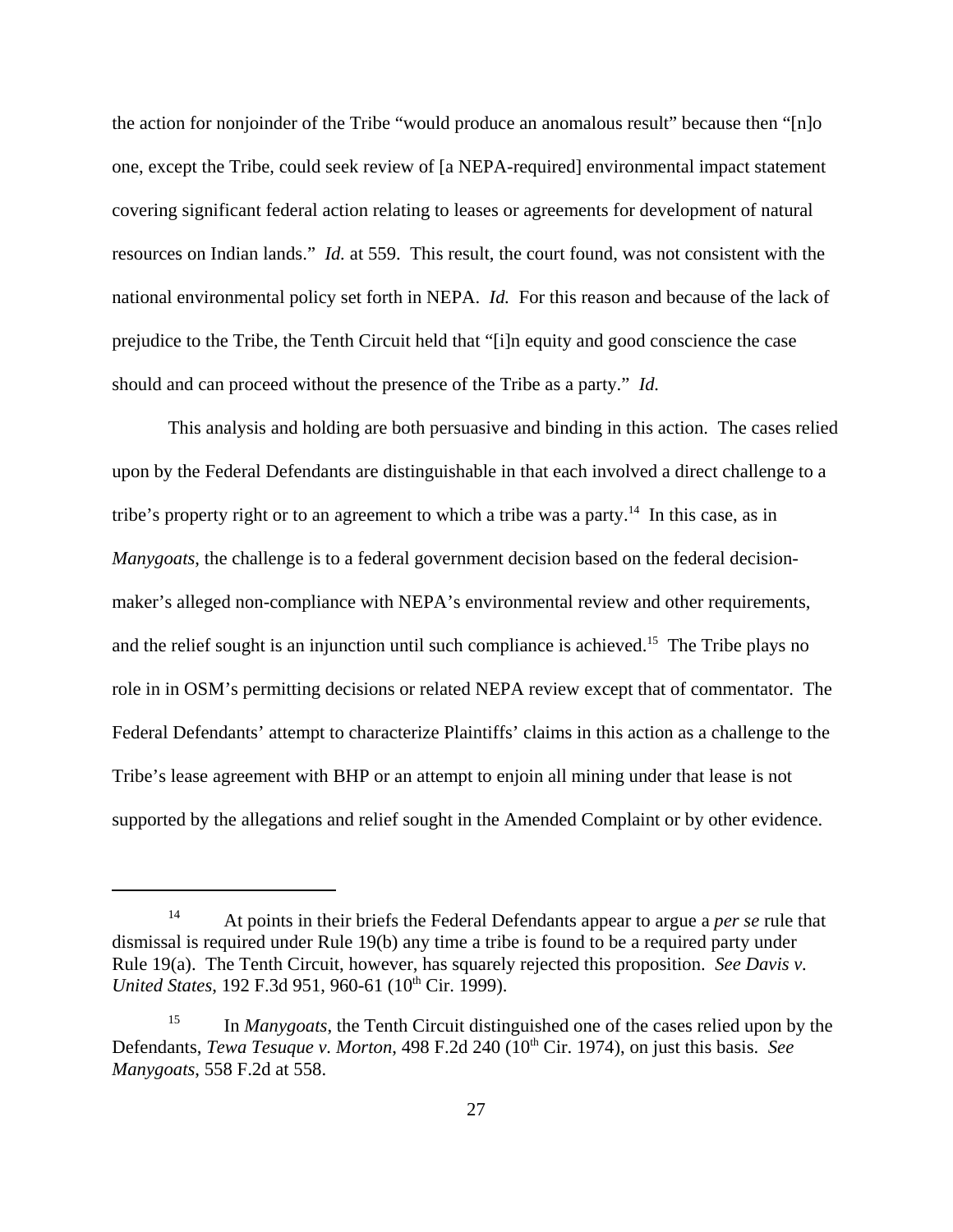Nor can Plaintiffs, or others aside from the Tribe itself, obtain relief for OSM's alleged NEPA violations if this action cannot proceed in the Tribe's absence. Accordingly, I hold that this action may proceed in equity and good conscience in the Tribe's absence.

VI. Venue

The final issue to be decided is the parties' dispute regarding the proper venue for this action. Plaintiffs filed suit in this court on the basis of 28 U.S.C. § 1391(e), which provides, among other things, that a civil action against a federal agency or federal officer acting in his official capacity "may, except as otherwise provided by law," be brought in any judicial district in which the defendant resides and/or a substantial part of the events or omissions giving rise to the claim occurred. Plaintiffs contend venue is proper here under this provision because the NEPA decisions at issue were made by OSM's Western Regional office located in Denver, Colorado.

Although the Federal Defendants initially admitted venue in this district was proper on this basis, *see* Defs.' First Amended Answer (Doc. 45) ¶ 38, they and the Intervenors now assert this action must be dismissed for improper venue because SMCRA's venue provision governs here and mandates that this action be brought in the judicial district in which the Navajo Mine is located, the District of New Mexico.

The relevant SMCRA provision is 30 U.S.C. § 1276(a)(2), which provides:

Any order or decision issued by the Secretary in a civil penalty proceeding or any other proceeding required to be conducted pursuant to section 554 of Title 5 shall be subject to judicial review on or before 30 days from the date of such order or decision in accordance with subsection (b) of this section in the United States District Court for the district in which the surface coal mining operation is located. . . .